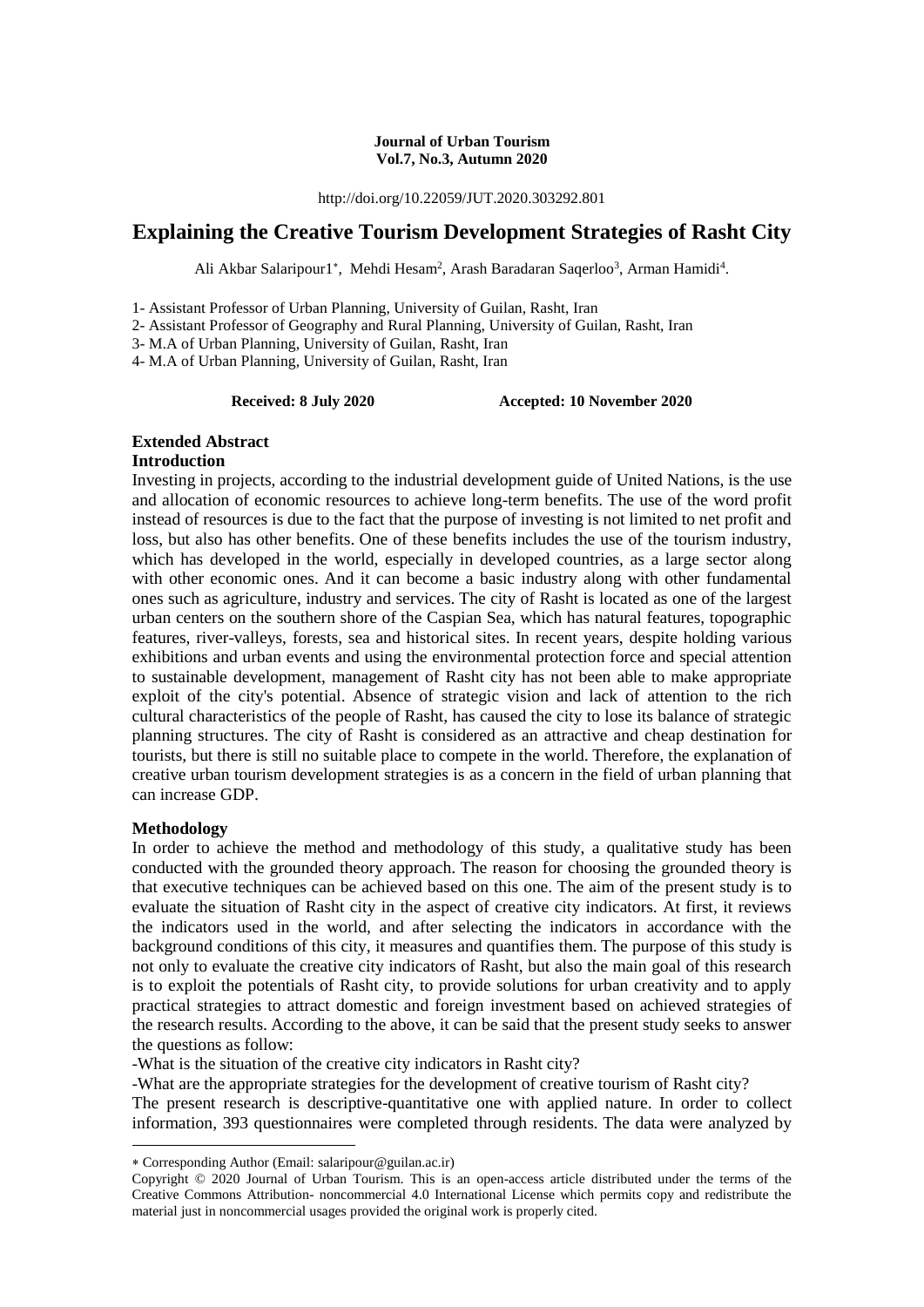using of binomial tests, correlation and exploratory factor analysis(EFA). Then, after analyzing the statistical data, the proposed strategies are presented through the SOAR strategic model.

### **Results and discussion**

From the data analysis, several central categories have been obtained: Restrictions of Rasht city, popular culture, undesirable social structure, uneven and dysfunctional management, lack of urban infrastructure, dysfunctional transportation system, weakness of education, overlapping tasks of organizations and poor advertising in underdeveloped tourism have cause confusion and imbalance in urban sustainable development and also have influenced strategies.

#### **Conclusion**

According to the consequences of the adopted strategies and based on the definitions of events, tourism and sustainable development, it can be argued that the city of Rasht does not have thorough cultural facilities and it is not possible to hold various events. One of the considered and inferred strategies, is the creation of food festivals during different seasons, which can be useful for the development of tourism and introducing the local food of this city to domestic and foreign tourists. Teaching traditional foods of this city to tourists is another achieved strategy of the research. Because in today's modern world, tourists are not just looking for entertainment; their basic need is to acquire the indigenous culture of cities and countries and to spread it in their own country. According to the research and the results of the analysis in order to achieve the objectives of the research, there is a basic need to create valuable and educational places. Establishing guidance centers in the city and holding training courses are other strategies that we have witnessed a lack of them. Considering the capacities of Rasht city in the field of creative gastronomy city and suitable cultural contexts among the people of Rasht city, it can be expected the development of tourism with increasing the quality of services and products based on providing the necessary training as one of the requirements of sustainable development, in addition to creating the platform for people to benefit from the brand of creative gastronomy city.

**Keywords:** Creative gastronomy City, Creative Tourism, SOAR Strategic Model, Rasht.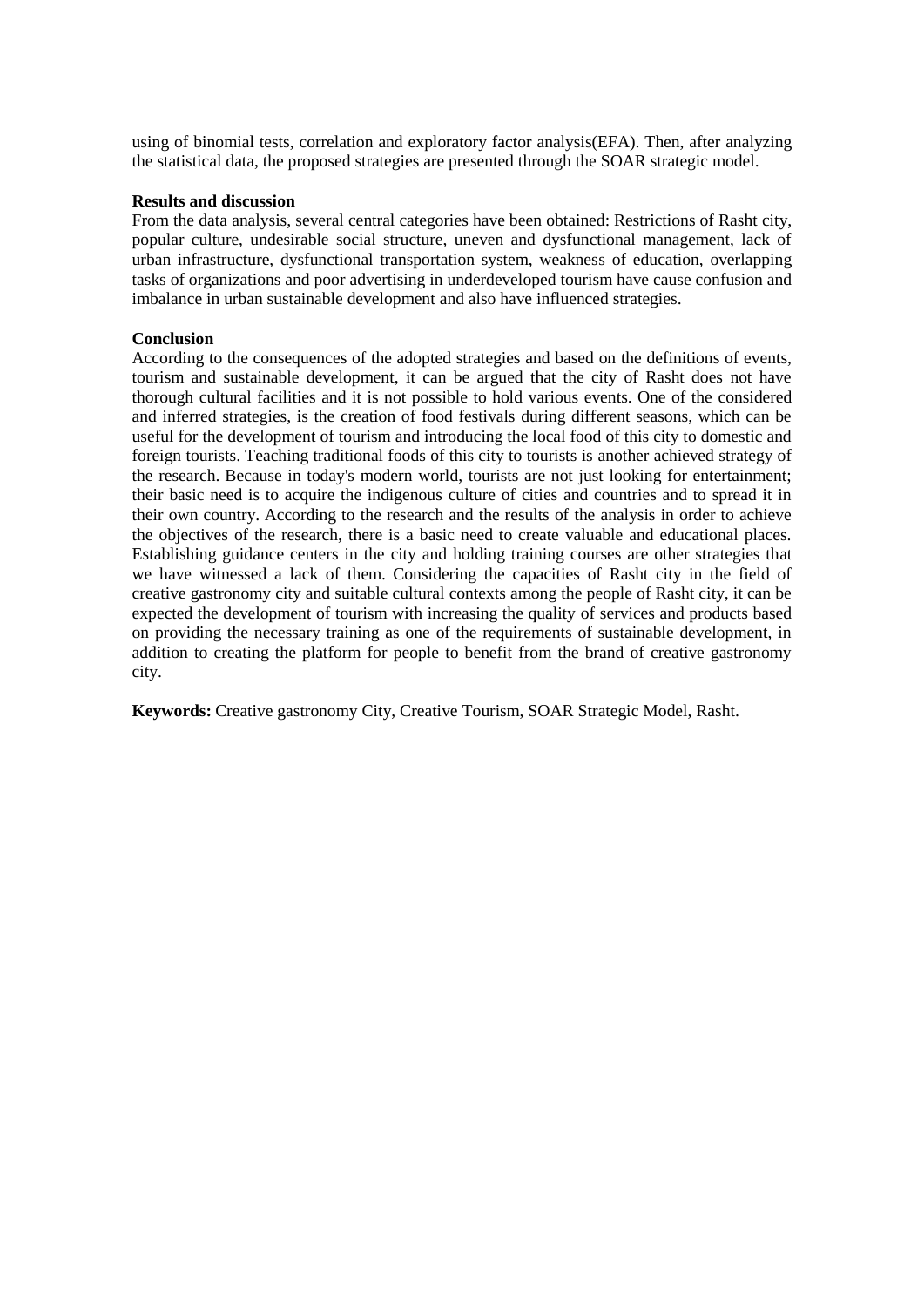**فصلنامه گردشگری شهری، دورۀ ،7 شمارۀ ،3 پاییز 1399 صص. 127-142** http://doi.org/10.22059/JUT.2020.303292.801

# **تبیین راهبردهای توسعه گردشگری خالق در شهر رشت**

**-** استادیار شهرسازی، دانشگاه گیالن، رشت، ایران <sup>1</sup> **علیاکبر ساالری پور مهدی حسام-** استادیار جغرافیا و برنامهریزی روستایی، دانشگاه گیالن، رشت، ایران **آرش برادران سقرلو -** کارشناسی ارشد برنامهریزی شهری، دانشگاه گیالن، رشت، ایران **آرمان حمیدی-** کارشناسی ارشد برنامهریزی شهری، دانشگاه گیالن، رشت، ایران

**تاریخ دریافت: 1399/04/18 تاریخ پذیرش: 1399/08/20**

## **چکیده**

از جمله مهمترین ذخایر فرهنگی و معنوی گیالن میتوان به فرهنگ غذایی غنی و متنوع آن اشاره نمود. بـاوجود گذشت چند سال از کسب عنوان شهر خالق غذا و خوراك به نظر میرسد که شهر رشت نتوانسته بهخوبی از این پتانسیل در راستای توسعه گردشگری شهری خالق استفاده نماید. فقدان نگاه و چهارچوب برنامه ریزی راهبـردی در این زمینه منجر گردیده است مجموعه اقدامات مدیریت شهری یکپارچگی و هماهنگی مناسبی نداشته باشـند. ازاینرو کنش شهرداری رشت و سایر بازیگران در توسعه گردشـگری خـالق شـامل مجموعـهای از فعالیتهـایی مقطعی، پراکنده و غیر هماهنگ بوده است. لذا هدف اصلی مقاله حاضر به دنبال ارزیـابی شـاخصهای خالقیـت شهری در رشت و ارائه راهبردهایی در جهت توسعه گردشگری خالق شهری در این شهر است. تحقیق حاضـر از نوع توصیفی - کمی با ماهیت کاربردی است. برای جمعآوری اطالعات تعداد 393 پرسشنامه از طریـق سـاکنین تکمیلشده است. دادههای حاصل با استفاده از آزمونهای دوجملهای، همبستگی و تحلیل عاملی اکتشـافی مـورد تجزیهوتحلیل قرار گرفتند. پس از تجزیهوتحلیل دادههای آماری، راهبردهای پیشنهادی از طریق مدل استراتژیک SOAR ارائهشدهاند. نتایج تجزیهوتحلیل پرسشنامهها نشان میدهد در میان شـاخصهای شـهر خـالق وضـعیت شاخص اقتصادی شهر رشت نسب به سایر شاخصها بهتر است. همچنین شاخص امکانـات و اقـدامات آموزشـی دارای پایینترین سطح در میان شاخصهای شهر خالق رشت است. لذا افزایش آموزش فرهنگ و هویت بـومی، خلق جشنوارههای نوآورانـه و تقویـت زیرسـاختهای شـهری گردشـگری موضـوعاتی محـوری در راهبردهـای پیشنهادی هستند.

**واژگان کلیدی:** شهر خالق غذا و خوراك، گردشگری خالق، مدل استراتژیک SOAR، رشت.

Email: salaripour@guilan.ac.ir مسئول نویسنده .1

1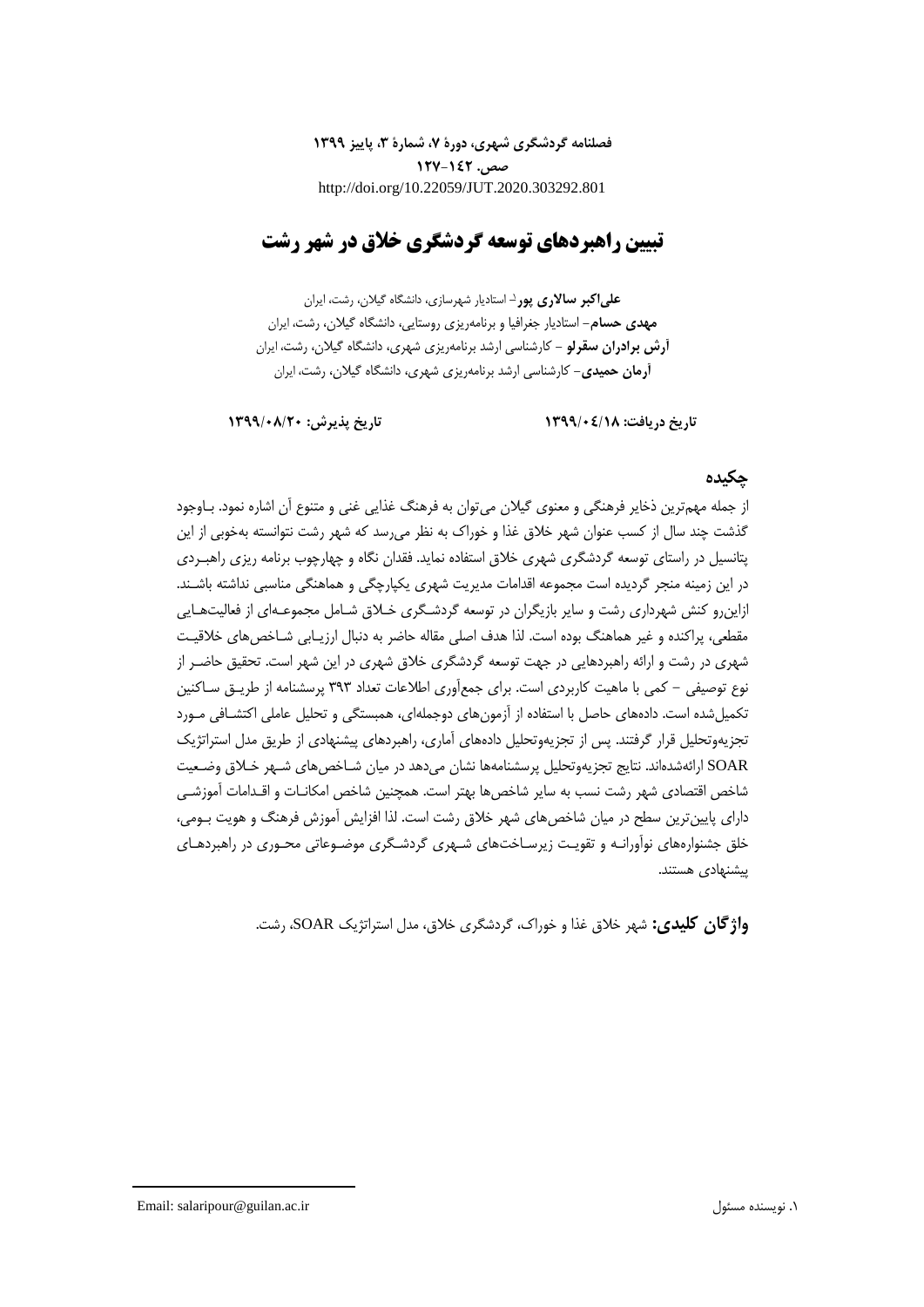**مقدمه**

شهر خالق بهروزترین ایده و پارادایم در حوزه افزایش رقابتپذیری طریق و توسعه اقتصـادی در شـهر اسـت کـه تأکیـد ویژهای بر کارآفرینی شهری دارد. در سالهای اخیر محققین، برنامهریزان و سیاستگذاران زیادی با مفهوم شـهر خـالق همراه شدهاند و آن را بهعنوان محور فعالیتهای خود قرار دادهاند. اهمیت یافتن کیفیات و صفات خالقانه در یک شهر در بیش از دو دهه گذشته بیش از هر زمان دیگر بر برنامه ریزی توسعه شـهرها اثـر گذاشـته اسـت. شـهر خـالق بـر پایـه گردشگری خالق شهری شکل یافته و به دنبال افزایش درآمد شهرها از طریق آموزش و تبـادل دانسـتههای فرهنگـی و هنری است ),2010:37Besty & Lewis). لذا شهرها، سازمانهای توسعه محور و محققین مختلف تالش نمودهاند تا با تعریف شاخصهای شهر خالق و سنجش وضعیت شهرها از طریق گویه ها، فرایند برنامه ریزی توسعه شهری مبتنی بـر گردشگری خلاق را نظاممند نمایند (Rob,2005:135). درحالی که شهر خلاق و مدیریت شهری کـارآفرین بـه مفـاهیم اصلی هدایتگر توسعه شهری تبدیلشدهاند و تقریباً تمام متخصصان و مدیران با آنها همراه گشتهاند، یکی از مهمترین چالشهای پیش رو شهرها عملیاتی ساختن این مفاهیم و ایجـاد چـارچوب برنامـه ریـزی راهبـردی بـرای دسـتیابی بـه آنهاست. بهبیاندیگر در بسیاری موارد عبارات شهر خالق و گردشگری خالق، به دلیـل بـار روانـی مثبـت و اجمـاع بـر کارآمدی آنها، صرفاً در ابعاد گفتمانی و تبلیغاتی مورداستفاده مدیریت شهری قرار میگیرند و تغییرات واقعـی در میـدان برنامه ریزی و اجرایی کمتر روی میدهد ),2016:84Ronan). چرخش فرهنگی و تبدیل آن به گفتمان غالـب در حـوزه گردشگری در دهههای آخر قرن ۲۰ آغاز گردید. گرایش گردشگران به آشـنایی بـا میـراث فرهنگـی و تـاریخ ملتهـای گوناگون سبب رشد تقاضا در این حوزه شد. گردشگری فرهنگی هرچند مزایای زیادی برای شهرها به همـراه داشـت امـا درعین حال تأکید زیاد استفاده از میراث ملموس باعث پیدایش عوارض و کاستی هایی شد که درنهایت منجر بـه چـرخش دیگری در حوزه گردشگری شده است که از آن بهعنوان گردشـگری خـالق یـاد میشـود ),2019:268Quinn). شـهر خالق، بر تولیدات فرهنگی متمرکز است، یعنی تولید کاالها و خدمات فرهنگی با فعالیتهایی در ارتباط قرار میگیرند که مرکز خالقیت بهحساب میآیند. مفاهیم شهر خالق و گردشگری خالق هماکنون نقش بسیار مهمی در شکلدهی فرایند برنامه ریزی توسعه شهری داشتهاند. برگزاری جشنوارهها و رویدادهای شهری، ایجاد زیرساختهای و شبکههای خـالق، برنامهها و پروژههای بـازآفرینی شـهری از جملـه اقـداماتی هسـتند کـه شـهرهای مختلـف در حـال انجـام آن هسـتند ),2017:181al et Della). شهر رشت نیز یکی از شهرهایی است که علیرغم طرح مفـاهیم شـهر خـالق و گردشـگری خلاق توسط مدیریت شهری و کاربست آن به شکل وسیع در گفتمان عمومی مدیران، هنـوز توفیـق چنـدانی در توسـعه شهری مبتنی بر خالقیت پیدا نکرده است. رشت از سال 94 بهعنوان تنها شـهر ایرانـی خـالق در زمینـه غـذا و خـوراك شناخته میشود. این موضوع به دلیل فرهنگ غذایی غنی در این شهر است که تکیهبر میراث بومی و محصوالت محلـی دارد. سنجش شاخصهای خالقیت شهری یکی از امور ضروری قبل از اقدام به برنامه ریزی میباشـد. بعـد از گذشـت 5 سال از کسب برند شهر خلاق توسط شهر رشت، تحقیق حاضر با هدف ارزیابی وضعیت این شـهر در شـاخص۵های شـهر خلاق در ابتدا بهمرور شاخص های مورداستفاده در جهان پرداختـه و پـس از انتخـاب شـاخص های هماهنـگ بـا شـرایط زمینهای این شهر بهاندازه گیری و کمی سازی آنها میپردازد. اما هدف از این تحقیق تنهـا ارزیـابی شـاخصهای شـهر خالق رشت نمیباشد، بلکه هدف اصلی این تحقیق استفاده از پتانسیلهای شهر رشت، ارائه راهکارهای خالقیت شـهری و ارائه استراتژیهای کاربردی برای جذب سرمایهگذاری داخلی و خارجی بر اساس ارائـه راهبردهـای برآمـده از تحقیـق میباشد. تحقیق حاضر به دنبال پاسخ به این سؤالات است که وضعیت شاخص های شهر خلاق در رشت چگونـه اسـت؟ راهبردهای مناسب برای توسعه گردشگری خالق در شهر رشت کداماند؟

متخصصان و پژوهشگران از کشورهای مختلف بر روی شهر خالق پژوهش انجام دادهانـد. در پژوهشهـای صـورت گرفته در ارتباط با شهر خلاق، کتاب گردشگری خلاق و رویدادهای فرهنگـی اثـر ریچـاردز'در سـال ۲۰۱۰ بیـانگر اَن

1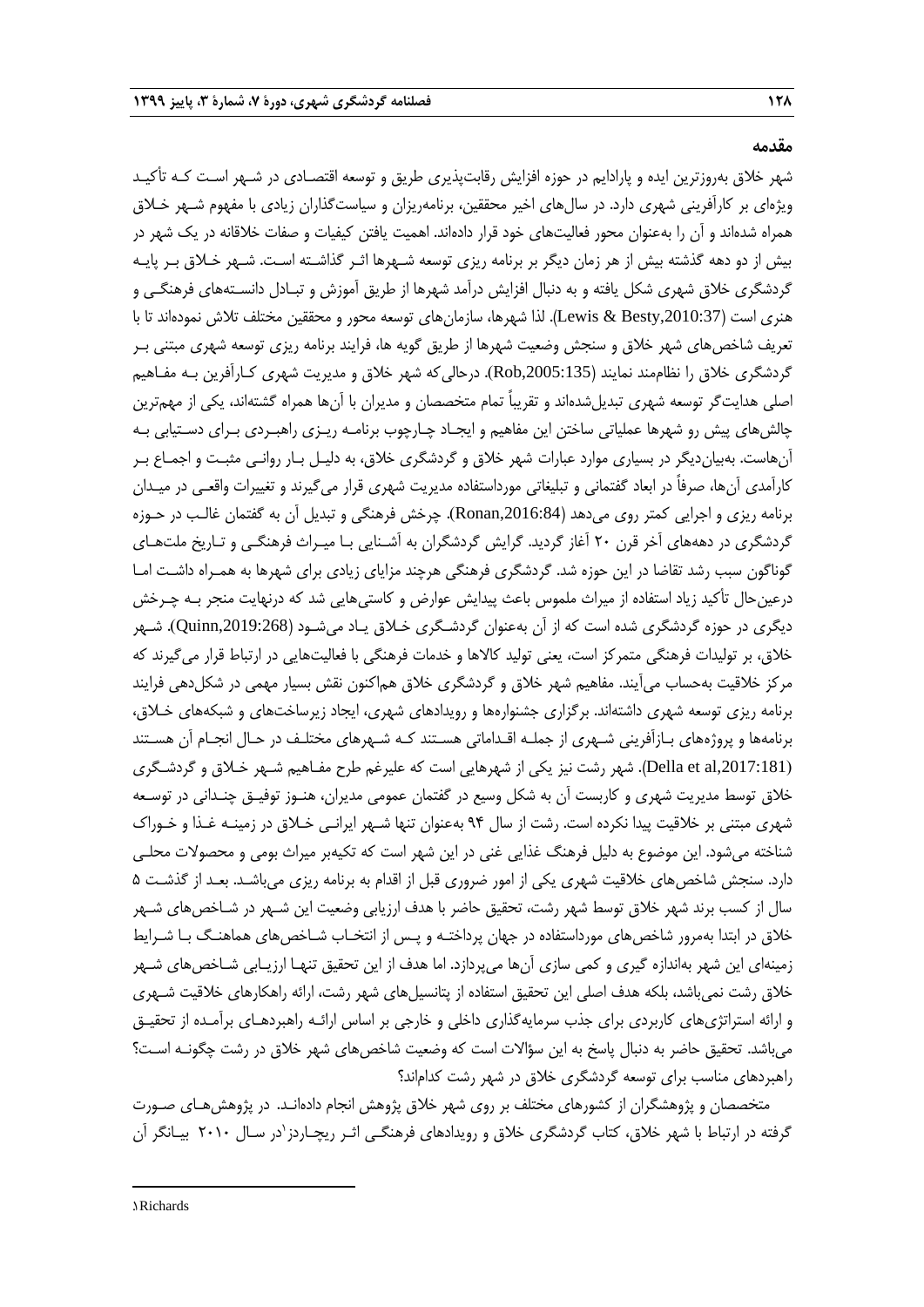میباشد که در جوامع انواع مختلفی از گردشگری نظیر گردشگری فرهنگی، گردشگری صنعتی، گردشگری خالق وجـود دارد و میان خالقیت و توریست فرهنگی ارتباط نزدیکی حاکم میباشد و برای اینکه جوامـع بتوانـد رشـد کننـد نیـاز بـه خالقیت توریست محور میباشند که موجب جذب سرمایه خالق به شهرها میشود و این سـرمایه خـالق موجـب رونـق گردشگری میشود. مقالهای با نام ایجاد حس غنای جشنوارههای غذایی اثر هالوز`و همکاران در سال ۲۰۱۴ در ارتباط بـا جشنوارههای غذایی در شهر ناتینگهام، بیان میدارند که برای ایجاد رویدادهای شهری نیاز به وجود یک اقتصاد خالق در جامعه است و این اقتصاد خالق هیچگاه موفق نمیشود مگر باوجود افراد خالق در جامعه که یکی از عوامـل موفـق ایـن جشنوارهها عالوه بر حالت جشنوارهای بودن، نگرش به سمت آموزشی کردن شاخصههای شهری، شهر خـالق را در پـی دارد. روجاس راباندا<sup>۲</sup>در پژوهش رویدادها و میراث فرهنگی در زمان بحران؛ مطالعه مورد*ی* کاتالونیـا در ارتبــاط بـا ایجــاد رویدادهای فرهنگی در زمان بحران صحبت کرده است که در سالهای مختلف از جمله سال 2008 زمانی که در اسـپانیا رکود اقتصادی ایجاد شد و دولت تصمیم گرفت تا رویدادهای تاریخی برگزار کند تا مردم به دیدن بناهـای تـاریخی ایـن مناطق بپردازند سپس در زمان این رویداد نمایشگاهها، تئاترها و... برگزار شد تا از این طریق به جـذب درامـد بپردازنـد و همچنین در نتیجه آن، راهبردهای خالقیت توریست محور برای از میـان بـردن بحـران اقتصـادی بیانشـده اسـت کـه مهمترین راهبردها ایجاد زمینه مناسب برای وقوع انقالب خالقیت در زمینه توریست و جـذب سـرمایه خـالق میباشـد.. جوهانسون و کوشیال ّدر مقاله جشنوارههای شهری: خلاقیت و کنترل تجربیات نمایشی شهری به ارتباط ایجـاد اقتصـاد محلی برای شهرها و ایجاد حس غنای جشنوارههای شهری برای رونق اقتصاد شهری پرداخته است. در کتاب توریست و جشنوارهها و رویدادهای فرهنگی در زمان بحران (Lyck et al,2012:185) در ارتباط با وقـوع جنگ<code>Lel</code> و بحرانِهـای اقتصادی اجتماعی که زمین را فراگرفته است صحبت میکنند و بیان میکنند که برای نجـات جوامـع و خـروج آنهـا از بحران نیاز به ایجاد جشنوارههای شهری میباشد که نمونه بارز این جشنوارهها برگزاری المپیک میباشد که باعث ایجـاد درامد پایدار برای شهرها و کشورها میشود و در ادامه بیان میکند که شکل ساختاری و معمارانه شـهرها نیـز اندیشـهای انعطافپذیر برای ایجاد جشنوارهها میباشد که افراد زیادی را به شهرها وارد مینماید و در انتها بیان میکند که اگر ایـن فستیوالها و رویدادها بهدرستی برگزار شوند میتوانند بحرانها را رفع کنند و زمینه رشد اقتصادی را فراهم کند. مقالـهای با عنوان ارزیابی تطابق شهر قاین با شاخص شهر خالق در ارتباط با شهر خالق به این نتیجه رسیده است که شهر قـاین با توجه به شاخصهای شهر خالق از جمله صنایع خالق، میراث فرهنگی، استعداد خالق و کیفیت معیارهای شهر خـالق را ندارد و در اولویت اول استعداد خالق و در اولویت آخر زیرسـاخت خـالق قـرار میگیـرد )اسـدی و سـامی:1397، 26(. پژوهش دیگری با عنوان ارتقا فرصت حضور و مشارکت مردم با استفاده از معرفی گونههای فضای عمومی شـهر خـالق در ارتباط با شاخصهای شهر خلاق، از معیارهای شهر خلاق به ارزیابی حضور پررنـگ افـراد را در محیطهـای عمـومی شهر یزد سنجیده است )ایراندوست و غالمی زارچی:1394، 47(. طبق پژوهشی با عنوان تحلیل کارایی محـالت شـهری ازلحاظ شاخص های شهر خلاق، محققین در ارتباط با توسعه دانایی محوری صحبت کردهاند که ایـن مهـم هیچگــاه بـه حصول نمیرسد مگر با برنامه ریزی جامعه شناسان، اقتصاددانان و جغرافیدانان. در ایـن پـژوهش شـهر بنـاب را بـه 13 محله تقسیمشده و با پر کردن پرسشنامه به این نتیجه رسیدهاند که از میان ایـن محـالت 6،1،3،12 بیشـترین کـارایی و محلات ٣،٧،٨ کمترین میزان کارایی را میان محلات دارند (سرور و همکاران،١٣٩۵: ٣٢٢). مقالهای با عنوان اثرات تـوان گردشگری در گسترش زیرساختها و ایجاد شهر خالق به ارتباط با گردشگری و گسـترش زیرسـاختها بـرای افـزایش خالقیت شهری پرداخته و تأکید مینماید که وجود طبقه خـالق عـاملی مهـم در حصـول بـه خالقیـت اسـت. البتـه بـا گردشگری و ایجاد زیرساختها، طبقه خلاق در شهرها پدیـدار میشـوند (شـاطریان و همکـاران،۱۳۹۶: ۲۰۱). تحقیقـی درباره تأثیر خالقیت در بافتهای فرسوده با عنوان تحلیل و شناسایی پهنههای زمینهساز توسعه خالق بافـت فرسـوده بـا

1. Hollows

**.** 

<sup>2</sup>. Rojas Rabaneda

<sup>3</sup>. Johansson & kociatkiewicz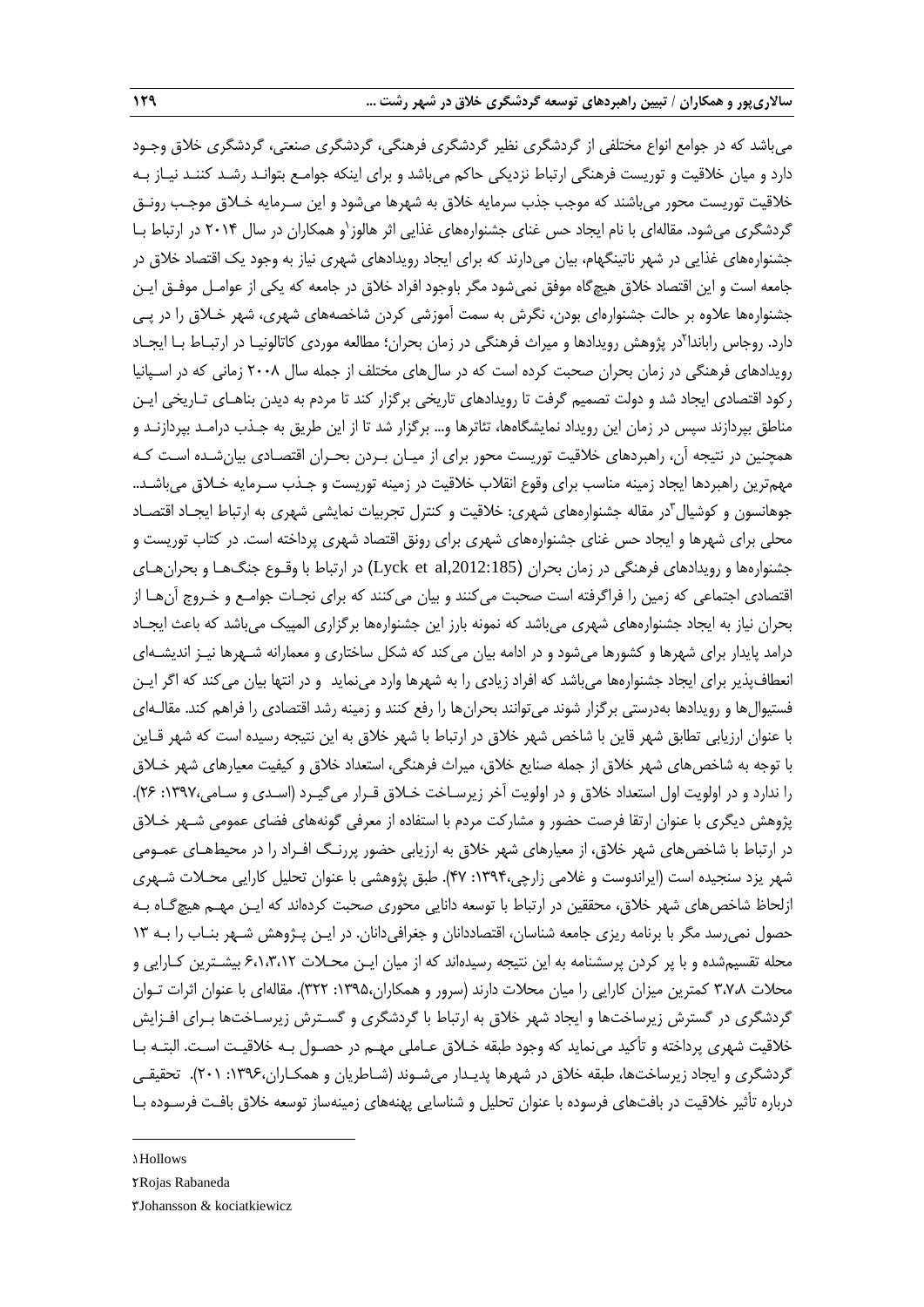تأکید گردشگری به این نتیجه رسید که مهمترین ویژگیهای بافتهای فرسوده که میتواند پتانسیل گردشگری را ایجاد کند انتخاب اراضی دولتی با موانع حقوق کمتر، سطوح خوب مشخصههای اجتمـاعی و اقتصـادی از بعـد سـواد، اشـتغال، درامد و ارزش زمین و کیفیت خوب بناها و دسترسی مناسب از ویژگیهـای مناسـب بـرای بافتهـای فرسـوده میباشـد )صحراییان و موحد:1396، 31(. در پژوهشی با عنوان تبیین نیروهای پیشران مؤثر بر آینده توسعه صنعت گردشـگری در شهرهای مرزی با استفاده از شناسایی مؤلفهها و پیشرانهای توسعه گردشگری به روش دلفی به رتبهبندی 50 پیشران و متغیر در شهر بانه پرداختهشده است که مهمترین پیشرانها و موتور محرك توسعه گردشـگری در مرزهـا را 10 محـرك نامبرده است. این موارد بهاینترتیب میباشد: تصویب و اجرای منطقه آزاد و تجاری\_صنعتی، ایجاد صـنایع و کارخانـهها، گسترش سرمایهگذاریهای خارجی و خصوصی و نقش منطقه ویژه اقتصادی در چشمانداز گردشگری )عزت پنـاه:1399، 69(. از جمله پژوهشهایی که با استفاده از مدلهای استراتژیک به دنبال تدوین راهبردهای گردشگری بودهانـد میتـوان به مقالهای با عنوان مدیریت راهبردی توسعه گردشگری تفرجی شهرستان شهریار با اتکا به مدل PESTEL اشاره نمود که به ارائه توان جذب گردشگر با استفاده از مدل راهبردی SWOT میپردازد و نشان میدهد شهرسـتان شـهریار بـهعنوان یک مکان تفریحی با راهبرد تهاجمی میباشد که مقصد گردشگران مختلف است (خراسانی و حیدری، ۱۳۹۸: ۷۳).

## **مبانی نظری**

گردشگری خالق نسل جدید و سوم از گردشگری محسـوب میشـود. خالقیـت عنصـری اساسـی در توسـعه اجتمـاعی، اقتصادی و فرهنگی شهرها است که برای افزایش توان اقتصادی شهرها ضرورت دارد. شهر خالق، شهری است که تنوع فرهنگی و بیان خالقیت در آن ارزشمند بوده و مردم میتوانند در زندگی روزمره خود از فعالیتهای خـالق موجـود در آن لذت ببرند )شهابیان و رهگذر، :391 70(. شهرهای خلّاق بهعنوان مراکز نوآوری، خالقیت و تبدیل ایده به ثروت، قلمـداد میگردند. ازآنجاکه ایده و نوآوری عناصر اصلی رقابتی در عصـر جهانیشـدن، هسـتند؛ داشـتن شـهر خلّـاق، آرزوی هـر جامعهای است (قربانی و همکاران،۱۳۹۲: ۳). به بیانی ساده شهر خلاق شهری است که در آن فعالیتهـایی نـو خلاقانـه صورت میگیرد؛ در حقیقت، شهری که بتواند به شکلی خالقانه موجب همکاری افراد گوناگون شود، موفقترین شـهر در این قرن خواهد بود (کلانتری و همکاران،۱۳۹۱: ۷۸). اولین کسی که بحث منـاطق و شـهرهای خـلاق را مطـرح کـرد ریچارد فلوریدا است. او در سال 2002 اولین کتاب خود را با عنوان Class Creative به چاپ رساند و پسازآن در سـال 2005 کتاب دیگری را برای تقویت موضوعش منتشر کرد )رفیعیـان:1389، 10(. بـه نظـر فلوریـدا خالقیتـی کـه باعـ رقابتپذیری و رشد اقتصادی جوامع میشود، وجود افراد مستعد میباشد. این امر هیچگاه به حقیقت نمیپیونـدد مگـر بـا T3( تکنولوژی، استعداد، تابآوری( که در این فرایند مهمترین امر جذب افراد مستعد و خالق میباشـد نـه صـرفاً وجـود افراد خالق در مکان ),2004:48Tinagli). نظریه فلوریدا در حالت کلی دو بخش اساسی دارد: -1 نقش سرمایه انسـانی خالق در رشد شهری و منطقهای: به عقیده وی نقش عمده رشد مناطق شهری در حال حاضـر بـه دسـت طبقـه خـالق میباشد. ۲– ترسیم جغرافیای خلاقیت بر اساس پخشایش طبقه خـلاق (فتـوحی مهربـانی،۱۳۹۵: ۱۰۵). ساسـاکی`نیـز عناصر ضروری برای ظهور شهر خلّاق را در شش دسته طبقهبندی کرده است که شامل .1 درگیری تمامی ساکنین شـهر چه دانشمندان، هنرمندان و چه شهروندان عادی در امور و فعالیتهای خلاقانه؛ ۲. هنرمندانه بودن زندگی شهروندان؛ که الزمه این کار دسترسی به درآمد، اوقات فراغت کافی، قیمت معقول کاال و خدمات باکیفیت اس؛.3 حمایـت فعالیتهـای خلّاق هنری و علمی شهر توسط دانشگاهها، مدارس فنی، مؤسسات تحقیقاتی، تئاترها، کتابخانهها و مؤسسـات فرهنگـی؛ .4 داشتن یک سیاست محیطی جهت حفب میراث تاریخی و زیسـتمحیطی. .5 وجـود پایـه اقتصـادی متـوازن در شـهر بهمنظور حمایت از منطقه خلّاق و پایدار؛.6 در مدیریتهای عمومی؛ شهر خلّاق متشکل از سیاستهای شـهری یکپارچـه خلّاق، سیاست فرهنگی یکپارچه باسیاست صنعتی و سیاست محیطی تحـت مـدیریت دموکراتیـک مـالی عمـومی اسـت ),2008:80Sasaki). یکی دیگر از تحقیقات در این زمینه تحقیق لندری میباشد. لندری برای برآورد شاخصهای خـود

1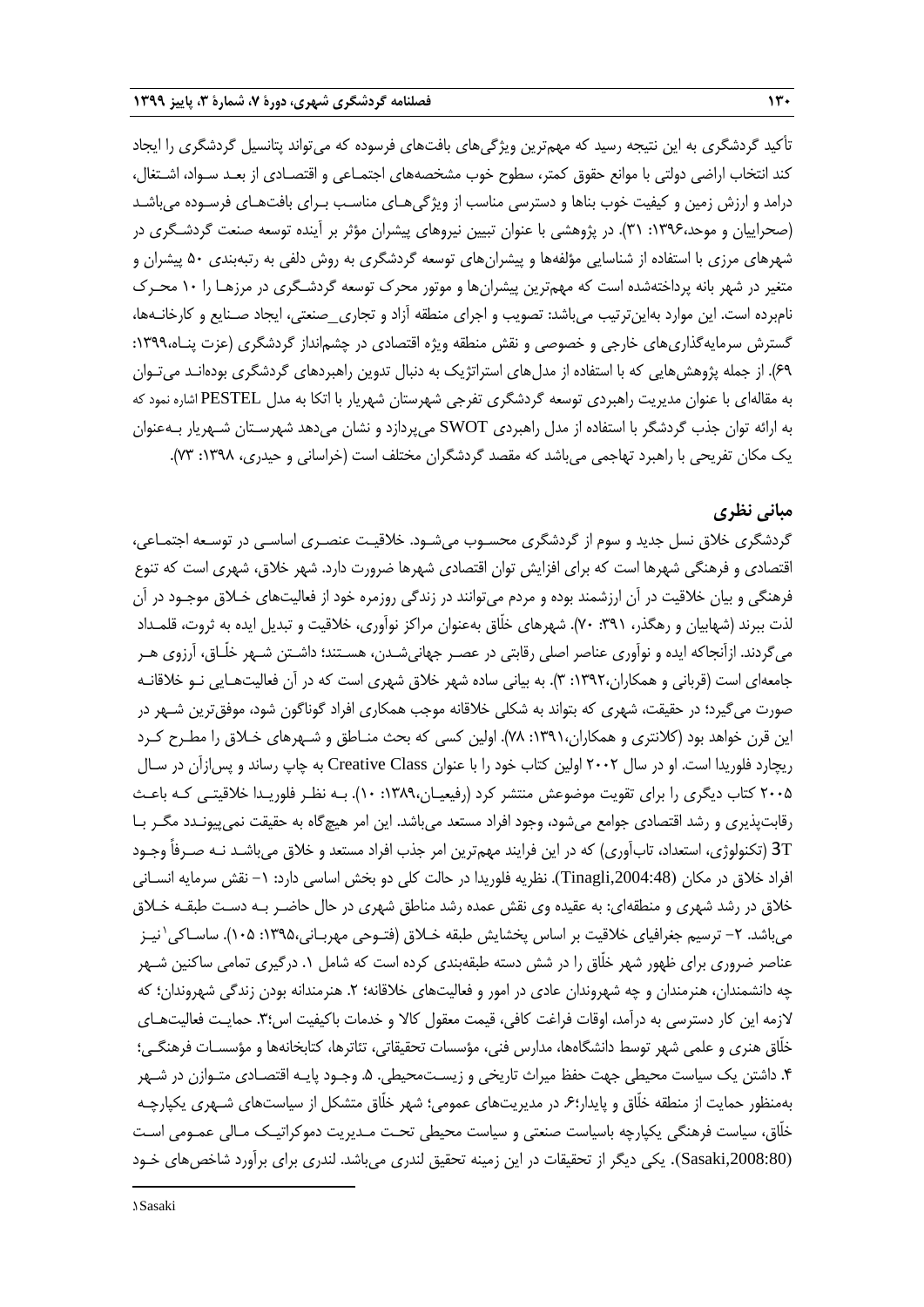با همکاری با مارجی کاست لمطالعـه منطقـه بیزکاییـا ((منطقـهای واقـع در بیلبـائو، اسـپانیا) را موردمطالعـه قـرار داده و شاخصهای دهگانه شامل: ١- چارچوب عمومی و سیاسـی ٢- تنـوع، سـرزندگی، نشـاط، تجلـی گرایـی ٣- گسـتردگی، تابآوری، دسترسی ۴–کارآفرینی، اکتشاف و ابداع ۵– مـدیریت اسـتراتژیک، زیرکـی و چشـمانداز سـازی ۶– اسـتعداد و چشمانداز یادگیری ۷– ارتباطات، اتصالات و شبکهبندی ۸– مکان و ساخت مکان ۹– زیست پذیری و رفاه ۱۰– صـناعت گری و تأثیرگذاری زیر را تهیه نمودند. از دیگر شاخصهای ارائهشده در حوزه خلاقیت، شاخص خلاقیت شارپی میباشـد که بیشتر بر روی فرهنگ تمرکز دارد تا دانش یا خالقیت نوآوری (,2012:138al et Hartley(. وجـود زیرسـاختهای فرهنگی و اقتصادی، رهبری خالقانه و نقش افراد خـالق و نـوآور از جملـه امکانـات زیرسـاختی جهـت رونـق و توسـعه گردشگری پایدار شهری است. (شاطریان و همکاران،۱۳۹۸: ۲۱۵). امروزه گردشـگران فرهیختـهتر شـدهاند و بـه دنبـال کسب آگاهیهای جدید و معنا بخشی به زندگی خود هستند. بهبیاندیگر آنهـا تنهـا مصـرفکننده غیرفعـال تفریحـات نیستند و در پی آناند که اوقات فراغت خود را با تجارب خالق و توسعه فعال مهارتها غنی سازند. گردشگری خالق بـا شعار موزههای کمتر، میدانهای بیشتر از مرز دیدار صرف آثار تاریخی و طبیعی فراتر رفته بر انجام فعالیتهای تجربـی و تعامل عمیق تر با زندگی واقعی فرهنگی در شهرها تمرکز می کند (بابایی و همکاران،۱۳۹۳: ۸). در کنار عوامل فـوق بایـد به سایر ملزومات زیرساختی در توسعه شهر خالق نیز دقت گردد. هسته مرکزی شهر خـالق شـامل بخشهـای اساسـی فرهنگ محلی است که اهمیت آن با حضور فعالیتهای مکمل توسط طراحان, هنرمنـدان و مهندسـان نرمافـزار تقویـت میشود. توجه به این نکته ضروری است که تبادل تجربه، دانش و فرهنگ در عصر جدید با سرعت روزافزونـی از طریـق فناوریهای نوین ارتباطی میسر شده است. لذا یکی از راهکارهای نـوین توسـعه خالقیـت شـهری و جـذب گردشـگران توسعه آموزش و تبادل اطلاعات در فضای مجـازی میباشـد ( 2017 ,Yu & Sun,2019:266; Marques & Borba & 88:). توسعه خلاقیت شامل بخشهای مختلف من جمله تبلیغات، طراحی نرمافزار، انتشارات، رسانه، موسـیقی، موزههـا و هنر است. لذا بسیاری از اندیشمندان برای اشاره به این همزیستی بخشهای مختلف از اصطالح "اکوسیستم خالق" کـه به شبکههای بزررتری از کافهها، رستورانها، هتلهـا و سـایر مراکـز تفریحـی شـهر متصـل اسـت، اسـتفاده میکننـد (Montoya & Stasiewics,2020:266). محیط خلاق برای ایجاد نوآوری ضروری است. برای این منظـور، ضـروری است که شهرها بر تنوع تمرکز کرده و خدمات فرهنگی ارائه کنند یکی از دالیل اصلی توسـعه گردشـگری خـالق عـدم رضایت روزافزون از مدلهای سنتی توسعه گردشگری و درك این نکته است که خالقیـت میزبانـان و گردشـگران منبـع مهم بالقوهای برای توسعه پایدار گردشگری است (Duxbury & Richards,2019: 4).

# **روش پژوهش**

این تحقیق بنا به ماهیت و روش پاسخدهی به مسئله تحقیق از نوع توصیفی – کمی و از نظر هدف کاربردی میباشد در این پژوهش جمعآوری اطالعات از طریق اسنادی و پیمایشی صورت گرفته است و برای بازنگری راهبردهای شهر خالق رشت از روش پرسشنامه استفادهشده است. روش پرسشنامه برای بررسی میـزان شـاخصها و راهبردهـای شـهر خـالق استفاده میشود سپس به کمک پرسشنامه طراحیشـده و شـاخصهای بهدسـتآمده بهصـورت کمـی از Spss اسـتفاده میشود. آلفای کرونباخ بهدستآمده از این آزمون برای این پژوهش مقدار مطلوب 0/942 میباشد. سـپس بـا اسـتفاده از آزمون دوجملهای، و همچنین با استفاده از همبستگی اسـپیرمن بـه تجزیـهوتحلیل یافتـهها پرداختـه شـد. شـاخصهای پژوهش عبارتاند از کیفیت محیطی، رویدادهای فرهنگی، امکانات و اقدامات آموزشی و اقتصـادی کـه جـدول شـماره 1 گویه های مربوط به آنها را نشان میدهد. برای ارزیابی شاخصهای خالقیت شهر رشت از نظـر شـهروندان ایـن شـهر استفاده میگردد لذا جامعه آماری این پژوهش عبارت است از کلیه شـهروندان سـاکن شـهر رشـت. انتخـاب شـهروندان بهعنوان جامعه آماری بدان دلیل است که در هر شهری ساکنین همان شهر دارای اطالعات و آگاهی بیشتری از امکانات،

1. Margie Caust **7Bizkaia** 

**.**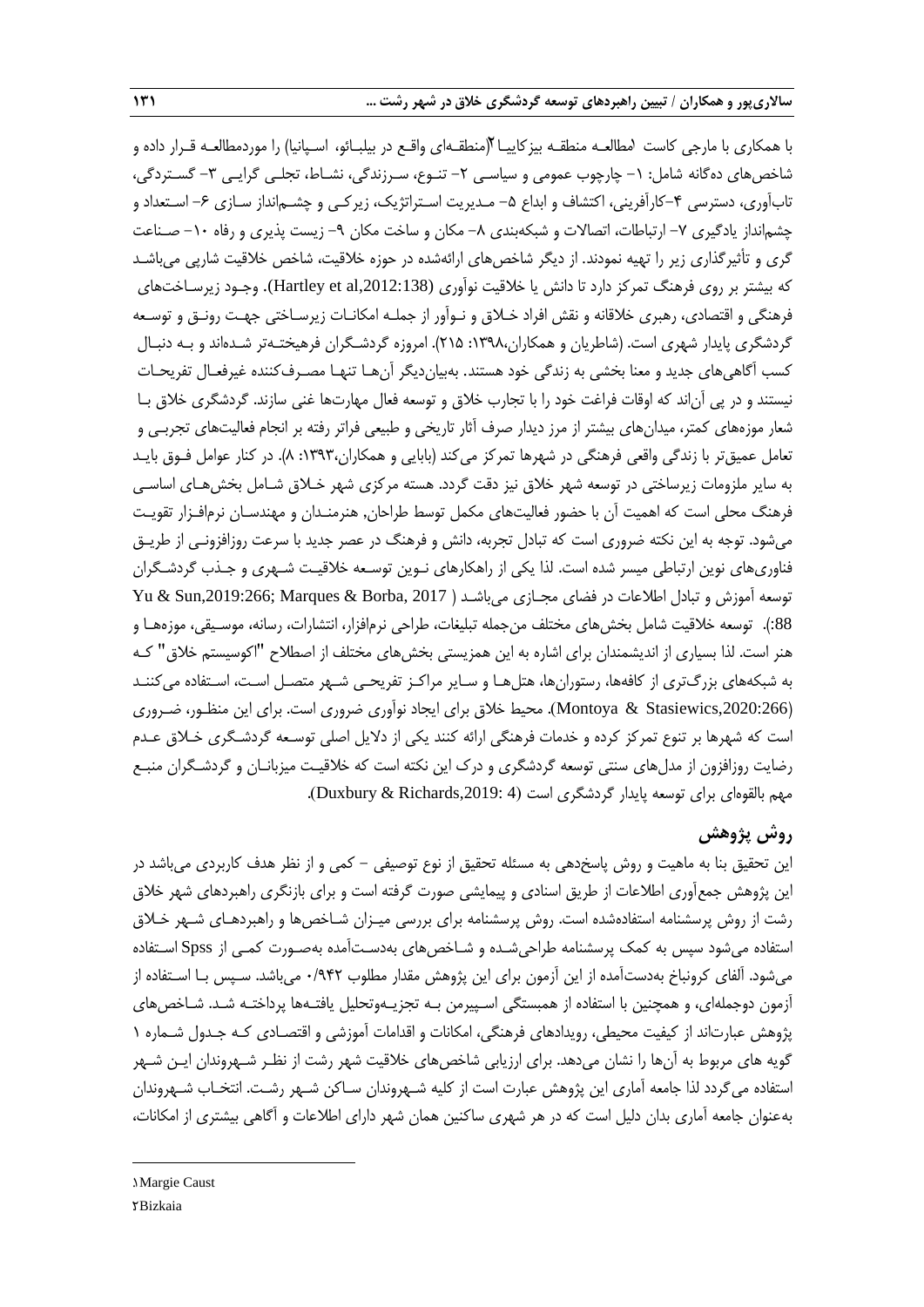پیشرفتها و برنامههای آن شهر در حوزه خالقیت شهری هستند. توسعه خالقیت در درجه اول بـر مبنـای پتانسـیلهای جامعه محلی، فرهنگ بومی و ظرفیتهای طبقه خالق شکل میگیرد و پسازآن است که گردشگران بر اساس سالیق و اهداف خود آن را بهعنوان مقصد قرار میدهند. از سوی دیگر شاخصهای و گویه های موجود در پرسشـنامه بهخصـوص در حوزه توسعه امکانات و زیرساختهای آموزشی و محیطی، تطابق بـا هویـت بـومی و تأثیرگـذاری بـر اقتصـاد محلـی بهگونهای هستند که ساکنین شهر که مدت طوالنی در آن زندگی نمودهاند قابلیت قضاوت بهتری نسبت بـه گردشـگران در این موضوعات دارند. محاسبه حجم نمونه با استفاده از فرمول کوکران انجامشده است که با توجه به این فرمول عـدد 384 جواب نهایی میباشد در این پژوهش مجموعاً 393 پرسشنامه میان ساکنین شهر رشت توزیعشده است. این پیمایش در دو مرحله صورت گرفت که مرحله اول بهصورت حضوری و با توزیع 247 پرسشـنامه در فضـاهای میـدان شـهرداری رشت در طول یک هفته انجام شد. برای تکمیل حدنصاب تعداد نمونه اقدام به ساخت و انتشار پرسشنامه به شکل آنالین شد که در این مرحله نیز 146 نیز نفر از شهروندان رشت پاسـخگوی سـؤاالت بودنـد. درنهایـت بـا توجـه بهروشهـای اشارهشده در باال به تحلیل کمی بهوسیله نرمافزار Spss و تحلیل کیفی بـه روش کدگـذاری پرداختـه شـد و سـرانجام از مجموع این جوابها به ارائه راهبرد در جدول SOAR پرداخته شد.

| منبع                                                                       | گويه هاي پژوهش                                                                                                                                                                                                                                                                                                                                         | شاخصها                      |
|----------------------------------------------------------------------------|--------------------------------------------------------------------------------------------------------------------------------------------------------------------------------------------------------------------------------------------------------------------------------------------------------------------------------------------------------|-----------------------------|
| Gospodini, 2001;<br>Grodach, 2012;<br>Cudny, 2016                          | جدارههای فعال و کیفیت کالبدی، جذابیت بافتهای تاریخی، فضای تعاملات<br>اجتمـاعي، دسترسـى بـه حملونقــل عمــومى، تنــوع جاذبــههاى گردشــگرى،<br>نورپردازی، فضای گفتمان و گردهمایی عمومی، مراکـز اطلاعرسـانی، پویـایی<br>محیطی، اختلاط کاربریها، فعالیتها ۲۴ ساعته، توجه به ورودی و خروجیها،<br>تابلوی راهنما و اعلانات، کاربریهای مخصوص تمام گروههای سنی | كيفيت محيطى                 |
| Pappalepore et al 2014; del<br>Barrio et al 2012; O'Sullivan<br>et al 2009 | جشنوارهها، ارتباط جشنوارهها با هويت محلى، ارتبـاط رويـدادها بـا سـرزندگى<br>اجتماعی، مشارکت عمومی در جشنوارهها، امکانات فرهنگی، ارتباط رویـدادها و<br>جشنوارهها براى ترويج برند شهر خلاق غذا و خوراك رشت، ارتباط جشـنوارهها<br>و گسترش گردشگری                                                                                                         | رويدادهاى فرهنگى            |
| Grodach, 2012; Comunian et<br>al, 2014                                     | تنوع فضاهاى آموزشي، فناورىهاى جديـد جهـت أگـاهي شـهروندان، ارتبـاط<br>مراکز آموزشی و شناسایی استعدادها، آموزش سازمانی جهت خوداشتغالی                                                                                                                                                                                                                   | اقدامات و امکانات<br>أموزشى |
| Cela et al, 2007                                                           | توسعه اقتصادی در ارتباط برند شهر رشت، توسعه اقتصاد محلی در ارتباط برنـد<br>شهر خلاق رشت، ایجاد اشتغال و کارآفرینی در ارتباط برند شهر رشت، توسـعه<br>مراكز رفاهي (رستورانها و غذاخوريها)، افزايش كيفيت غـذاها، ايجـاد درآمـد<br>شهرى پايدار                                                                                                             | اقتصادي                     |

**جدول شماره .1 شاخصها و گویه های پژوهش**

#### **محدوده مورد مطالعه**

رشت از سال 94 بهعنوان تنها شهر ایرانی خالق در زمینه غذا و خوراك شناخته میشود. این موضوع بـه دلیـل فرهنـگ غذایی غنی در این شهر است که تکیهبر میراث بومی و محصوالت محلی دارد. از جمله اقدامات و اهداف پیشبینیشـده در قالب شهر خالق غذا و خوراك میتوان به احداث موزه غذا در جهت حفاظت از میـراث نـاملموس رشـت در فرهنـگ غذایی، حمایت از چرخه تحقیق و توسعه در تعامـل بـا دانشـگاهها و مراکـز تحقیقـاتی، توانمندسـازی زنـان و گروههـای آسیبپذیر با فراهم کردن فرصتهای آموزشی و شغلی، همکاری با سایر شهرهای خالق غذا و خـوراك بـهمنظور تبـادل دانش و تجربه، اشاره داشت ),2020:138Derek & Kowalczyk). متأسفانه پس از گذشت قریب به 5 سال از کسـب عنوان شهر خالق غذا و خوراك یونسکو به نظر میرسد شهر رشت توفیق چندانی در استفاده از ایـن عنـوان در راسـتای افزایش جذب گردشگران و توسعه اقتصادی نداشته است. در ادامه این پژوهش نسبت به ارزیابی شاخصهای شهر خالق در این شهر اقدام خواهد شد تا در آینده مسیر توسعه گردشگری خالق در این شهر هموارتر گردد.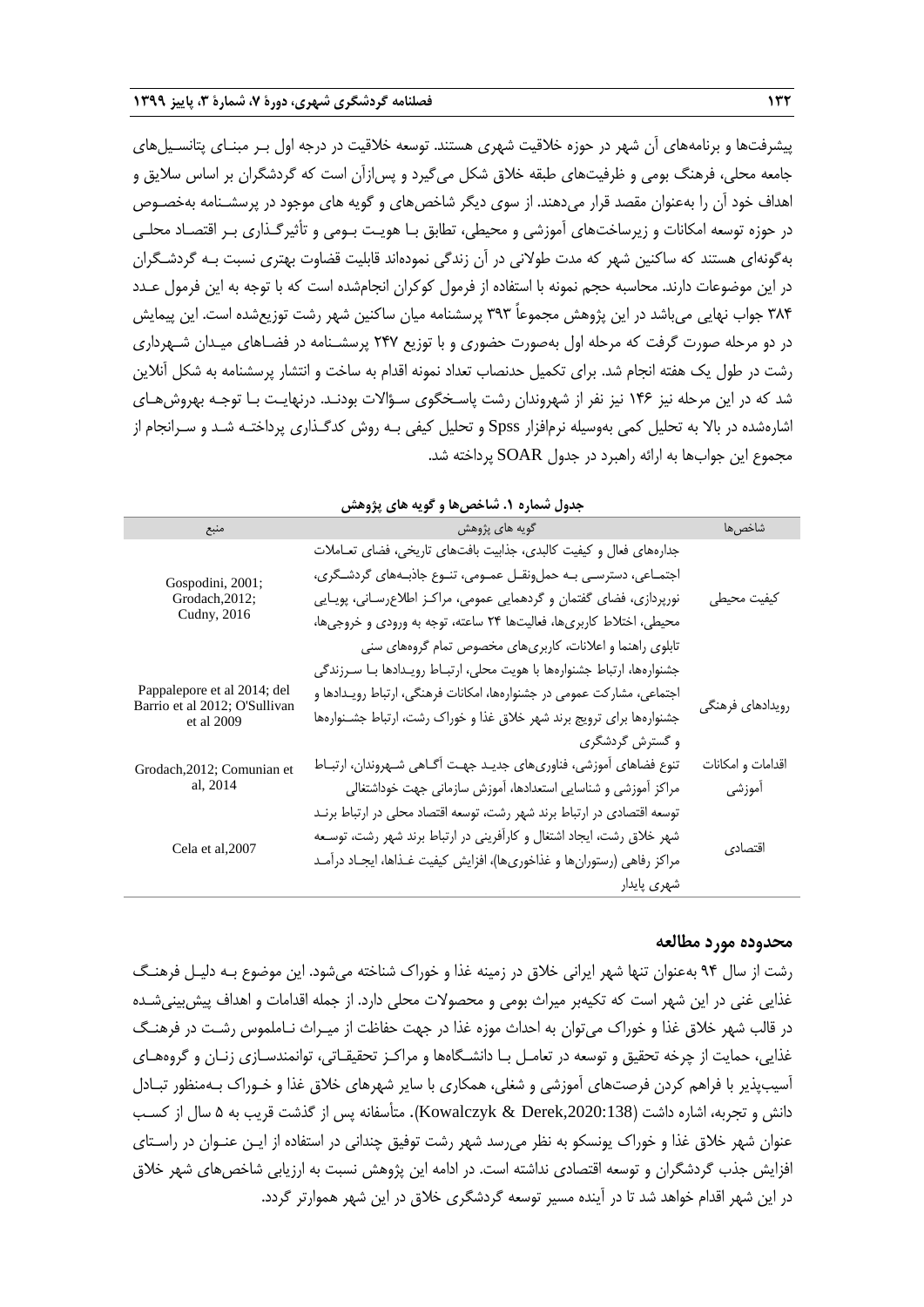

**شکل شماره .1 موقعیت جغرافیایی شهر رشت**

#### **بحث و یافتهها**

11/2 درصد پاس دهندگان کمتر از 20 سال سن دارند و 84/3 درصد افراد سنین باالی 20 سال میباشند. همچنـین 5/1 درصد پاسخ دهندگان به اطلاعات مربوط به شغل جواب ندادهاند و ۶۱/۳ درصـد افـراد بیکـار و ۳۳/۶ درصـد افـراد دارای شغلهای مختلف، پاسخدهنده به سؤالات میباشند. در قسمت اطلاعات مربوط به تحصـیلات ۴/۶ درصـد بیجـواب، ۵۵ درصد دارای مدرك پایینتر از کارشناس، 32/3 درصد کارشناسی و 8/1 درصد از افراد دارای مدرك بـاالتر از کارشناسـی ارشد میباشند. در پرسشنامه طراحی شده در هر قسمت، سؤالات بهصورت طیف لیکرت (۱–خیلی کم ۲– کم ۳-متوسـط ۴-زیاد ۵-خیلی زیاد) و سؤالات باز طراحیشده است. برای استنباط پاسخهای ۵ گزینهای از میانگین استفادهشـده اسـت که دریابیم چه تعداد از افراد در هر بخش پرسشنامه (اقتصادی، رویدادهای فرهنگی، امکانات آموزشی و کیفیت محیطـی) از محیط زندگی خود راضی هستند.

**جدول شماره .2 اطالعات مربوط به میانگین سؤاالت**

| میانگین کل              | اقتصادي                | رويدادهاى<br>فرهنگی     | اقدامات و امکانات<br>آموزشى | كيفيت محيطى   | جدول ميانگين.ا           |
|-------------------------|------------------------|-------------------------|-----------------------------|---------------|--------------------------|
|                         | ۳/۴۶                   | $\mathbf{r}/\mathbf{v}$ | ۲/۵۱                        | $\frac{1}{2}$ |                          |
| $\mathbf{r}/\mathbf{r}$ | $\cdot/\cdot \wedge +$ | $-\frac{9}{15}$         | $\cdot/\lambda$ Y-          | $\cdot$ /٢٣-  | اختلاف هر بخش با ميانگين |

با توجه به جدول ۲، میانگین کل، عددی متوسط را نشان میدهد؛ یعنی در تمام بخشها و زیـر بخشهـای پرسـیده شده در سؤالات، پاسخ افراد متوسط بوده است. میانگین بخش اقتصادی عددی مطلوب را نشان میدهد زیرا از میـانگین کل بالاتر میباشد و در بخش اقتصادی افراد نسبتاً از شرایط راضی میباشند و این بخش نیازی بـه اصـلاحات کـاربردی ندارد. در بخش رویدادهای فرهنگی جواب اکثر افراد متوسط بوده است. با توجه به اختلاف میانگین منفی و بـا توجـه بـه اینکه این اختالف میانگین کم میباشد نیاز به اصالحات مـوردی در بخـش رویـدادهای فرهنگـی میباشـیم. در بخـش کیفیت محیطی نیز پاسخ اکثر افراد به سؤالات متوسط بوده است و با توجه به اختلاف میانگین کمی که ایـن بخـش بـا میانگین کل دارد مجدداً نیاز به تغییرات جزئی در این بخش میباشیم.

اما شاخص اقدامات و امکانات آموزشی با توجه به تحلیلهای صورت گرفته عددی نسبتاً پایینی را نشان میدهد. این عدد نزدیک به ۲ میباشد یعنی پاسخ افراد به سؤالات کم بوده است. در این بخش اختلاف میانگین کـل از ایـن بخـش عدد بالای ۰/۸۷- را نشان میدهد یعنی در زمینه آموزشی نیاز به اقدامات بهموقع میباشیم که اگر این اقـدامات صـورت نگیرد دچار اختالل در امور خالقیت شهری میشویم. بنـابراین بـا توجـه بـه اخـتالف میانگینهـا اولویـت رسـیدگی بـه شاخصها بهاینترتیب میباشد که ابتدا باید به شاخصهای آموزشی رسـیدگی شـود و در مراحـل بعـدی بـه ترتیـب بـه شاخص کیفیت محیطی و شاخص رویدادهای فرهنگی توجه کنیم تا خالقیت شهری را به شـکل پایـدار در شـهر رشـت توسعه دهیم. با توجه به بررسی شاخصها و اولویتبندی کردن آنها نیازمند تحلیل هرکدام از زیر شاخصهای هر بخش میباشیم تا با توجه به آن، به ارائه راهبردها بپردازیم.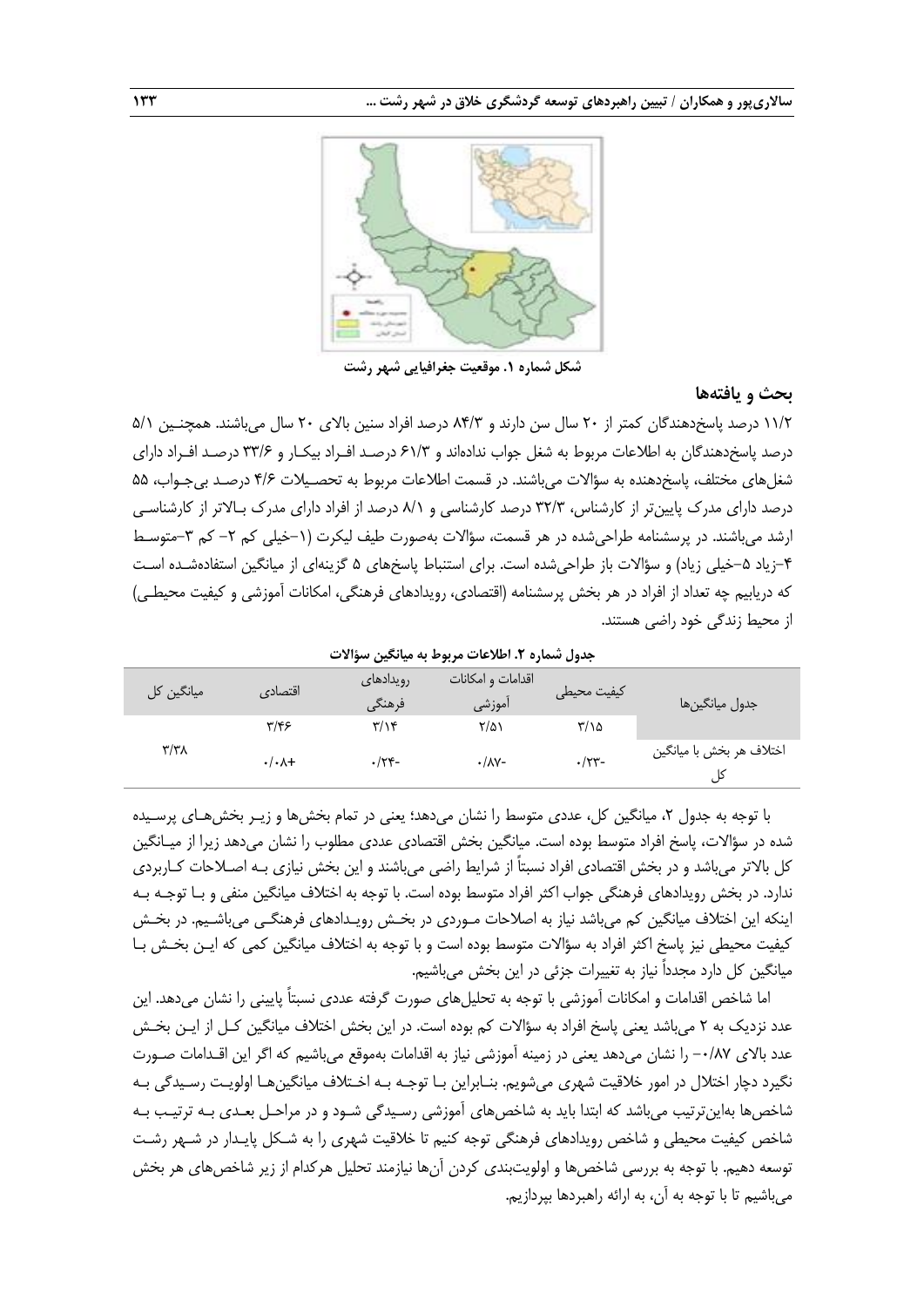|                           |                                           | جغون مسترد ۰۰ میتونین تر  |                                                            |
|---------------------------|-------------------------------------------|---------------------------|------------------------------------------------------------|
| ميانگينھا                 | المعروشي الموزشي                          | ميانگينها                 | اقتصادى                                                    |
| $\gamma/\gamma\lambda$    | اقدامات و امكانات أموزشى                  | $\mathbf{Y}/\mathbf{Y}$ . | توسعه اقتصادی در ارتباط برند شهر رشت                       |
| ۲/۶۵                      | تنوع فضاهای أموزشی *                      | ۲/۴۵                      | توسعه اقتصاد محلی در ارتباط برند شهر خلاق رشت              |
| $\Upsilon/\Upsilon$       | فناوري هاي جديد جهت أكاهي شهروندان        | $\mathbf{r}/\mathbf{r}$ . | ایجاد اشتغال و کارآفرینی در ارتباط برند شهر رشت            |
| $\mathbf{Y}/\mathbf{Y}$ . | ارتباط مراكز أموزشي و شناسايي استعدادها * | $k/\cdot \sqrt{2}$        | توسعه مراكز رفاهي (رستورانها و غذاخوري ها)                 |
| $Y/\Lambda Y$             | أموزش سازماني جهت خوداشتغالي *            | ۳/۴۵                      | افزايش كيفيت غذاها                                         |
|                           |                                           | $\tau/\tau\tau$           | ايجاد درأمد شهرى پايدار                                    |
| ميانگينھا                 | كيفيت محيطى                               | ميانگينھا                 | رويدادهاى فرهنگى                                           |
| $\frac{1}{2}$             | جدارههای فعال و کیفیت کالبدی              | $\zeta/\gamma$            | جشنوارهها *                                                |
| $\frac{1}{2}$             | جذابيت بافتهاى تاريخى                     | $Y/\Delta Y$              | ارتباط جشنوارهها با هويت محلى                              |
| $\mathbf{r}/\mathbf{v}$   | فضاي تعاملات اجتماعي                      | $\mathbf{r}/\mathbf{r}$   | ارتباط رويدادها با سرزندگى اجتماعى                         |
| $\mathbf{r}/\mathbf{r}$   | دسترسی به حملونقل عمومی                   | ۳/۶۸                      | مشارکت عمومی در جشنوارهها                                  |
| $Y/A\lambda$              | تنوع جاذبههای توریستی*                    | ٣/٢٩                      | امكانات فرهنگى                                             |
| ۳/۴۶                      | نورپرداز <i>ی</i>                         | 7/95                      | ارتباط رویدادها و جشنوارهها برای ترویج برند شهر خلاق غذا و |
|                           |                                           |                           | خوراک رشت                                                  |
| $Y/Y$ ۶                   | پیادەمدار <i>ی</i>                        | $\tau/\tau\tau$           | ارتباط جشنوارهها و گسترش توریست                            |
| $\frac{1}{2}$             | فضای گفتمان و گردهمایی عمومی              | ميانگينھا                 | كيفيت محيطى                                                |
| $\frac{1}{2}$             | کاربریهای مخصوص تمام گروههای سنی *        | $\frac{1}{2}$             | فضای گفتمان و گردهمایی عمومی                               |
| $\mathcal{M}/\mathcal{T}$ | فعاليتها ٢۴ ساعته                         | $\mathbf{Y}/\mathbf{Y}$   | مراكز اطلاعرساني *                                         |
| Y/AY                      | توجه به ورودی و خروجیها *                 | ۳/۸۶                      | پویایی محیطی                                               |
| $Y/\lambda\lambda$        | تابلوي راهنما و اعلانات *                 | ۳۱۰۶                      | اختلاط كاربرىها                                            |

**جدول شماره .3 میانگین گویه های موردبررسی**

همانطور که ملاحظه میشود، بخش اقتصادی دارای میانگین بالاتر از حد متوسط بوده و از نقـاط قـوت ایـن شـهر محسوب میشود. علت اصلی که شهروندان شهر رشت تأثیر اقتصادی عنوان شهر خالق را بیشتر از سایر موارد اجتمـاعی و فرهنگی میدانند استقبال بخش خصوصی از این عنوان و افزایش تأسیس رستورانها و مراکـز خـدمات گردشـگری در چند سال اخیر در این شهر است. میزان ساخت و توسعه زیرساختهای خدماتی و رفاهی مانند رستورانها، هتلها، مراکـز توزیع غذا و... پس از برند شدن شهر رشت بهعنوان شهر خالق به شکل ملموسی افزایش پیدا کرد. اما از طرف دیگر این موج بیشتر از اینکه ناشی از برنامه ریزی در سطح مدیریت شهری و گردشگری باشد، نتیجه واکنش مثبت سرمایهگذاران خصوصی به کسب این عنوان بوده است. از دیگر علل توسعه اقتصادی شهر رشت در جهت شهر خـالق غـذا و خـوراك، ایجاد اشتغال برای جوانان و دیگر گروههای سنی میباشد اما در دیگـر بخشهـا بـهویژه در بخـش اقـدامات و امکانـات آموزشی میزان میانگین پایینتر از حد معمول بوده است و نیازمند اصالحات راهبردی در این بخش میباشـیم. در جـدول شماره ۴، گویه های (\* دار) نیازمند اصلاحات اساسی میباشند زیرا پایینتر از حد متوسط بودهاند، یعنی مـردم در جامعـه موردمطالعه از رضایت کافی برخوردار نبودهاند. علت عدم رضایت شهروندان از بخش آموزشـی کمبـود مراکـز و خـدمات آموزشی، عدم توجه مراکز آموزشی به شناسایی افراد مستعد و همچنین عدم استفاده مراکز آموزشی و گروههای شهری از سیستمهای اطلاعرسانی و فناوریهای جدید جهت شناساندن محیط شهری میباشد. بـا توجـه بـه این کـه در پـژوهش حاضر از مدل استراتژیک SOAR برای تحلیل یافتهها استفادهشده است لذا نیازمند استفاده از نقاط قوت میباشیم تا این نقاط قوت را تبدیل به فرصت نماییم و فرصتها را به آرمان تبدیل کنیم و نهایتاً بـه نتـایج مطلـوب دسـت پیـدا کنـیم. بنابراین در این بخش و در جداول باال گویه های بینشانه از حد اسـتاندارد مطلـوبی برخـوردار میباشـد یعنـی در طیـف لیکرت عددی باالتر از میانگین را به خود اختصاص دادهاند. لذا در جداول مربوط به مدل راهبردی از گویه های بینشـانه استفاده مینماییم.

با توجه به جدول شماره 4 مشاهده میشود که در متغیر کیفیت محیطی، 59 درصد پرسششوندگان بیشازحد متوس از وضعیت محیطی رضایت دارند که مقدار مناسبی به نظر میرسد. در متغیر فرهنگی نیز 58 درصد شهروندان از وضـعیت فعلی رضایت دارند. امام در متغیر امکانات و خدمات آموزشی این رضایت بسیار کـم و در حـد 22 درصـد میباشـد. ایـن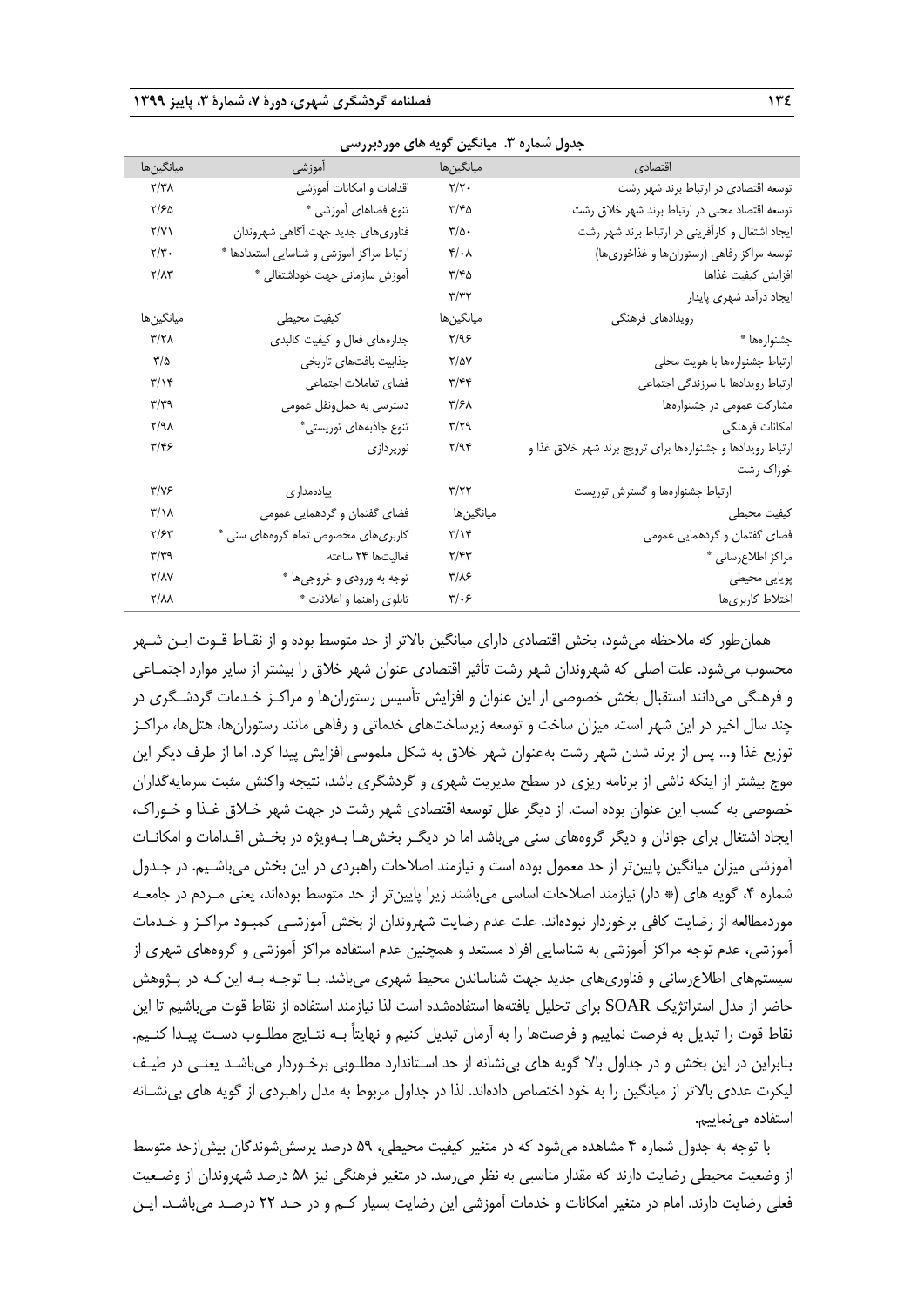مسئله نشان دهنده اهمیت این موضوع و جایگاه مهم آن در رضایت شهروندان می باشد. همچنین در متغیـر اقتصـادی 7۱ درصد شهروندان از وضعیت موجود احساس رضایت مینمایند.

| معناداری برای<br>فراواني مورد<br>انتظار | فراواني مورد<br>انتظار | در صد                                                               | فراواني                                    | طبقه                         |                             | متغير                       |
|-----------------------------------------|------------------------|---------------------------------------------------------------------|--------------------------------------------|------------------------------|-----------------------------|-----------------------------|
| $\cdot/\cdot\cdot$                      | $\cdot/\Delta$ .       | $\cdot$ /۴۱<br>.709<br>$\sqrt{\cdot \cdot}$                         | ۱۶۲<br>$\uparrow\uparrow\uparrow$<br>٣٩٣   | $\tau = 5$<br>$>\tau$        | گروه اول<br>گروه دوم<br>جمع | كيفيت محيطى                 |
| $\cdot/\cdot\cdot$ ۲                    | $\cdot/\Delta$ .       | $\cdot$ /۴۲<br>$\cdot/\Delta\lambda$<br>$\sqrt{\cdot \cdot \cdot}$  | ۱۶۶<br>$\gamma\gamma\gamma$<br>٣٩٣         | $\tau = 5$<br>$>\tau$        | گروه اول<br>گروه دوم<br>جمع | فرهنگي                      |
| $\cdot/\cdot\cdot$                      | $\cdot/\Delta$ .       | $\cdot/\forall\lambda$<br>$\cdot$ /٢٢<br>$\sqrt{\cdot \cdot \cdot}$ | $\mathbf{y} \cdot \mathbf{y}$<br>٨Y<br>٣٩٣ | $\tau = 5$<br>$> \mathbf{r}$ | گروه اول<br>گروه دوم<br>جمع | امكانات و اقدامات<br>أموزشى |
| $\cdot/\cdot\cdot$                      | $\cdot/\Delta$ .       | $\cdot$ /٢٩<br>$\cdot$ /Y)<br>$\sqrt{\cdot \cdot \cdot}$            | 117<br>۲۸۰<br>٣٩٣                          | $\tau = 5$<br>$>\tau$        | گروه اول<br>گروه دوم<br>جمع | اقتصادى                     |

**جدول شماره .4 نتایج آزمون دوجملهای برای متغیرهای تحقیق**

a. Based on Z Approximation.

نتایج رتبهبندی متغیرهای تحقیق نیز نشان میدهد که به ترتیب بهترین وضعیت مربوط به متغیر اقتصـادی، کیفیـت محیطی، فرهنگی و درنهایت امکانات و اقدامات آموزشی میباشد.

|                           | -- یع ز ۲۰ بینون از این از پایان برای ز ۲۰ بینون است. از ۱۰ ب |  |
|---------------------------|---------------------------------------------------------------|--|
| میانگین رتبهای            | گويەھا                                                        |  |
| $\frac{1}{2}$             | كيفيت محيطى                                                   |  |
| ۲/۶۲                      | فرهنگی                                                        |  |
| 1/F9                      | امكانات و اقدامات آموزشي                                      |  |
| $\mathbf{y}/\mathbf{y}$ . | اقتصادى                                                       |  |
| $\Upsilon$                | کای دو                                                        |  |
| ٣                         | درجه آزادى                                                    |  |
| $\cdot/\cdot\cdot\cdot$   | سطح معناداري                                                  |  |
|                           |                                                               |  |

**جدول شماره .5 نتایج رتبهبندی آزمون فریدمن برای رتبهبندی متغیرهای تحقیق**

در ادامه با استفاده از آزمون همبستگی، روابط بین شاخصها مشخص گردید. بر اسـاس جـدول ۷، بیشـترین میـزان همبستگی میان شاخصهای فرهنگـی و کیفیـت محیطـی )0/598( برقـرار اسـت و کمتـرین میـزان همبسـتگی میـان شاخصهای اقتصادی و کیفیت محیطی )0/37( حاکم است. بـا توجـه بـه توضـیحات ذکرشـده میـان تمـام شـاخصها همبستگی بهصورت مثبت وجود دارد که در برخی متغیرها همبستگی قوی و در برخی همبستگی ضعیفتر میباشد.

| جدول شماره ٦. ضريب همبستگي اسپيرمن |                       |                             |              |                          |  |  |
|------------------------------------|-----------------------|-----------------------------|--------------|--------------------------|--|--|
| كيفيت محيطى                        | فرهنگے ،              | امکانات و اقدامات<br>آموزشي | اقتصادي      | متغير                    |  |  |
| $\cdot$ /۳۷۲                       | ۸۵-۱۴                 | $\cdot$ /۳۹۲                | ۰۰۰/۱        | اقتصادى                  |  |  |
| $\cdot$ /۴۹۹                       | $\cdot$ /۵۳۱          | $\sqrt{\cdots}$             | $\cdot$ /۳۹۲ | امكانات و اقدامات آموزشى |  |  |
| .7091                              | ۰۰۰۱۱                 | $\cdot$ /۵۳۱                | ۰/۴۸۵        | فرهنگي                   |  |  |
| $\sqrt{\cdots}$                    | $\cdot$ /09 $\lambda$ | $\cdot$ /۴۹۹                | $\cdot$ /۳۷۲ | كيفيت محيطى              |  |  |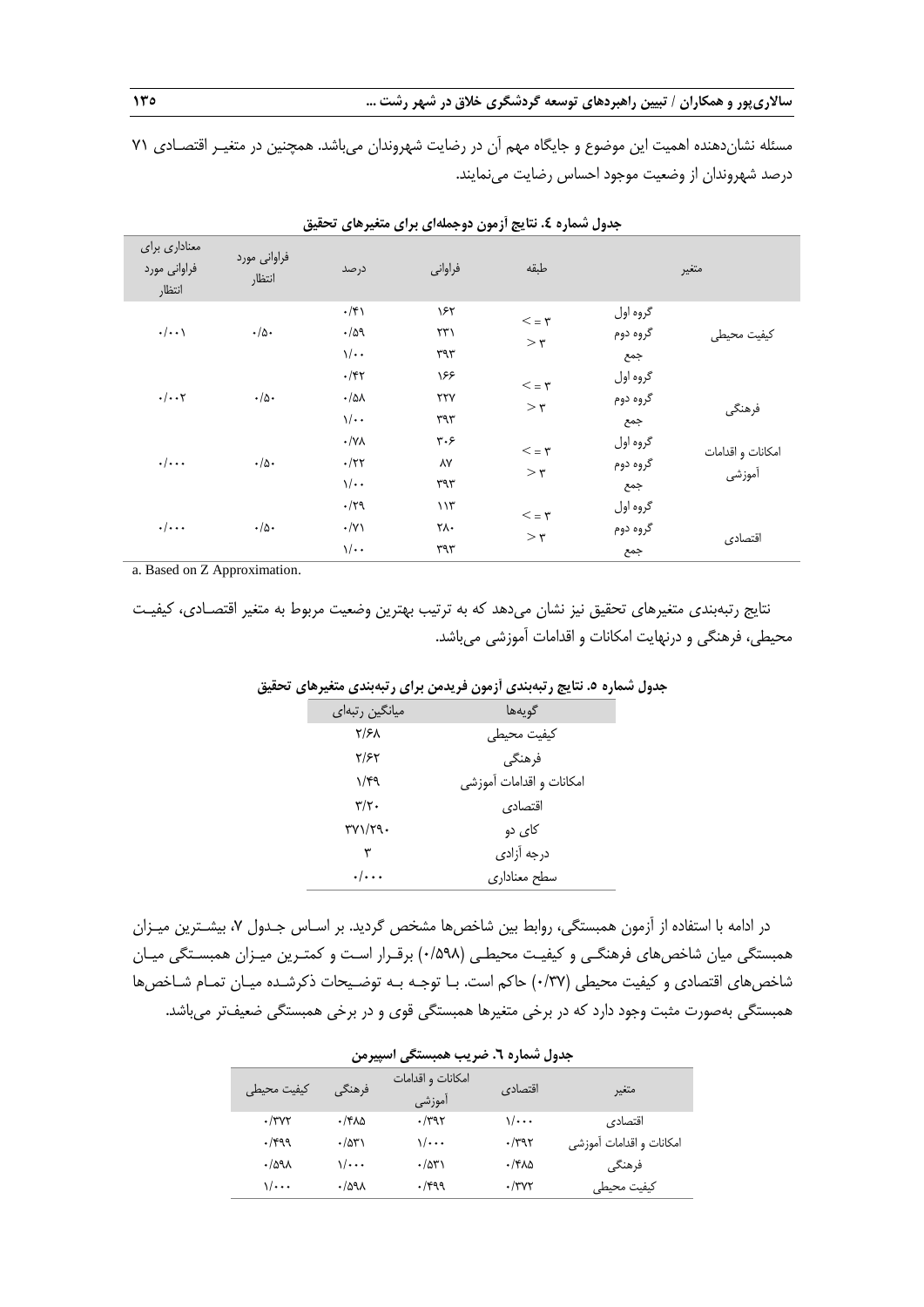نتایج پرسشنامه و تحلیلهـای صـورت گرفتـه نشـاندهنده نقـش کلیـدی امکانـات و اقـدامات آموزشـی در ارتقـاء شاخصهای شهر خالق دارد. با توجه به فرهنگ غنی شهر رشت وجود راستههای فعال تجاری و با توجه بـه میـل افـراد این شهر برای گذراندن بیشتر وقت برای اوقات فراغت، توسعه امکانات فرهنگی این شهر و آموزشهـایی کـه در زمینـه آگاهی افراد انجام میشود باید در بستر و ارتباط با این فضاها از جمله پیاده راه مرکزی رشت صورت پذیرد. در ارتبـاط بـا میزان نسبتاً پایین همبستگی شاخص اقتصادی و کیفیت محیطی، میتوان به عـواملی چـون وجـود خیابانهـای شـهری باکیفیت کفسازی و مبلمان نامناسب، نبود نـور کـافی، امنیـت ناکـافی بـرای حضـور زنـان و کودکـان در شـب و نبـود فعالیتهای اقتصادی شبانه، اشاره داشت. شهر رشت نتوانسته است بـهخوبی از امکانـات و ظرفیتهـای خـود در توسـعه خالقیت شهری و گردشگری خالق شهری استفاده نماید. یکی از دالیل عمده این امر این است که مردم شهر اطالعات اندکی از ظرفیتهای شهر و همچنین نحوه استقرار عملکردهای اقتصـادی، فرهنگـی، امکانـات و اقـدامات آموزشـی در محیط شهری دارند. به همین جهت اقدامات اقتصادی و فرهنگی در رده دوم ضـعیفترین عملکردهـای ایـن شـهر قـرار میگیرد. از دیگر مواردی که در شهر رشت به آن توجـه نشـده اسـت نبـود سیسـتم یکپارچـه آمـوزش همگـانی جهـت بهرهبرداری مناسب از شهروندان در جهت نیل به خالقیت میباشد به همین دلیل است که بسیاری از مردم شهر آگـاهی دقیقی از معنا و اهمیت واژه خالقیت شهر غذا و خوراك ندارند. در ادامه در ادامه بهمنظور تحلیل شاخصهای گردشگری خالق شهر رشت از آزمون آماری تحلیل عاملی استفاده گردیده اسـت. در همـین راسـتا بـرای تشـخیص مناسـب بـودن دادههای مربوط به مجموعه متغیرهای مورد تحلیل، از آزمون بارتلت و شاخص KMO بهره گرفته شد. معنیداری آزمون بارتلت در سطح اطمینان 99 درصد و مقدار مناسب KMO( 0/916 )حاکی از همبستگی و مناسبت متغیرهـای مـوردنظر برای انجام تحلیل عاملی است.

| اقتصادى                     | أموزش                            | فرهنگی | محيطى | بازآفريني | طراحى | فناوري | گويەھا                                                             |
|-----------------------------|----------------------------------|--------|-------|-----------|-------|--------|--------------------------------------------------------------------|
| ۲۷۴۵.                       |                                  |        |       |           |       |        | کمک برند شهر غذا و خوراک به ایجاد اشتغال برای مردم                 |
| ۱۷۳۶.                       |                                  |        |       |           |       |        | ایجاد درآمد برای مردم شهر رشت از طریـق برنـد شـهر خــلاق غـذا و    |
|                             |                                  |        |       |           |       |        | خوراک                                                              |
| $\cdot$ / $\vee$            |                                  |        |       |           |       |        | افزایش تعداد رستورانها و غذاخوریها به دلیل برند شهر خــلاق غــذا و |
|                             |                                  |        |       |           |       |        | خوراک                                                              |
| $\cdot$ / $\vee$            |                                  |        |       |           |       |        | افزایش سطح کیفی غذاها در رستورانها و غذاخوریها به دلیل برند شهر    |
|                             |                                  |        |       |           |       |        | خلاق غذا و خوراک                                                   |
| $\cdot/\gamma \cdot \gamma$ |                                  |        |       |           |       |        | شهرت و عملکرد مناسب شهر رشت بـهعنوان شـهر غـذا و خـوراک در         |
|                             |                                  |        |       |           |       |        | سطح ملی                                                            |
| ۰/۶۸۷                       |                                  |        |       |           |       |        | کمک برند شهر خلاق به آموزش و شناساندن فرهنگ بومی محلی              |
| .15                         |                                  |        |       |           |       |        | کمک برند شهر خلاق غذا و خوراک به توسعه اقتصاد محلی (روستاها و      |
|                             |                                  |        |       |           |       |        | جوامع محلی اطراف شهر)                                              |
| ۱۶۵۰                        |                                  |        |       |           |       |        | علاقهمندی نسل جوان به فرهنگ بومی و محلی استان گیلان به دلیـل       |
|                             |                                  |        |       |           |       |        | برند شهر غذا خلاق و خوراک                                          |
| ۰/۶۲۲                       |                                  |        |       |           |       |        | کمک برند شهر خلاق به تبـادلات ميـان فرهنگـي بـا سـاير شـهرها و     |
|                             |                                  |        |       |           |       |        | قوميتها                                                            |
| .7099                       |                                  |        |       |           |       |        | کمک برند شهر خلاق غذا و خوراک به توسعه شهر رشت                     |
| $\cdot$ /۴۸۷                |                                  |        |       |           |       |        | افتخار به رشت بهعنوان شهر خلاق غذا و خوراک                         |
|                             | $\cdot$ / $\vee$ $\wedge$ $\vee$ |        |       |           |       |        | میزان ارائه آموزش های لازم در زمینههای خوداشتغالی توسط سازمان ها و |
|                             |                                  |        |       |           |       |        | نهادها                                                             |
|                             | ۰/۷۶۷                            |        |       |           |       |        | میزان توجه به ساماندهی نیروی انسانی و فراهم کردن مشاغل متناسب      |
|                             |                                  |        |       |           |       |        | با تخصص آنها توسط سازمانها و نهادهای دولتی و خصوصی                 |
|                             | ۰/۷۳۶                            |        |       |           |       |        | میزان تناسب آموزش های دانشگاهی بـا کـارآفرینی و توسـعه خلاقیـت     |
|                             |                                  |        |       |           |       |        | شغلی در شهر                                                        |
|                             | ۶۹۲.                             |        |       |           |       |        | میزان توزیع مراکز آموزشی در قالب کارگاههـای کـارآفرینی و آمـوزش    |
|                             |                                  |        |       |           |       |        | کسبو کارها                                                         |
|                             | .751.                            |        |       |           |       |        | میزان توجه به آموزش بهعنوان مفهوم اصلی شهر خلاق در فضا             |
|                             | .7019                            |        |       |           |       |        | میزان کمک مراکز آموزشی به شناسایی و بهبود استعدادها و خلاقیت       |
|                             |                                  |        |       |           |       |        | كودكان و نوجوانان                                                  |

**جدول شماره .7 ماتریسهای چرخش یافته**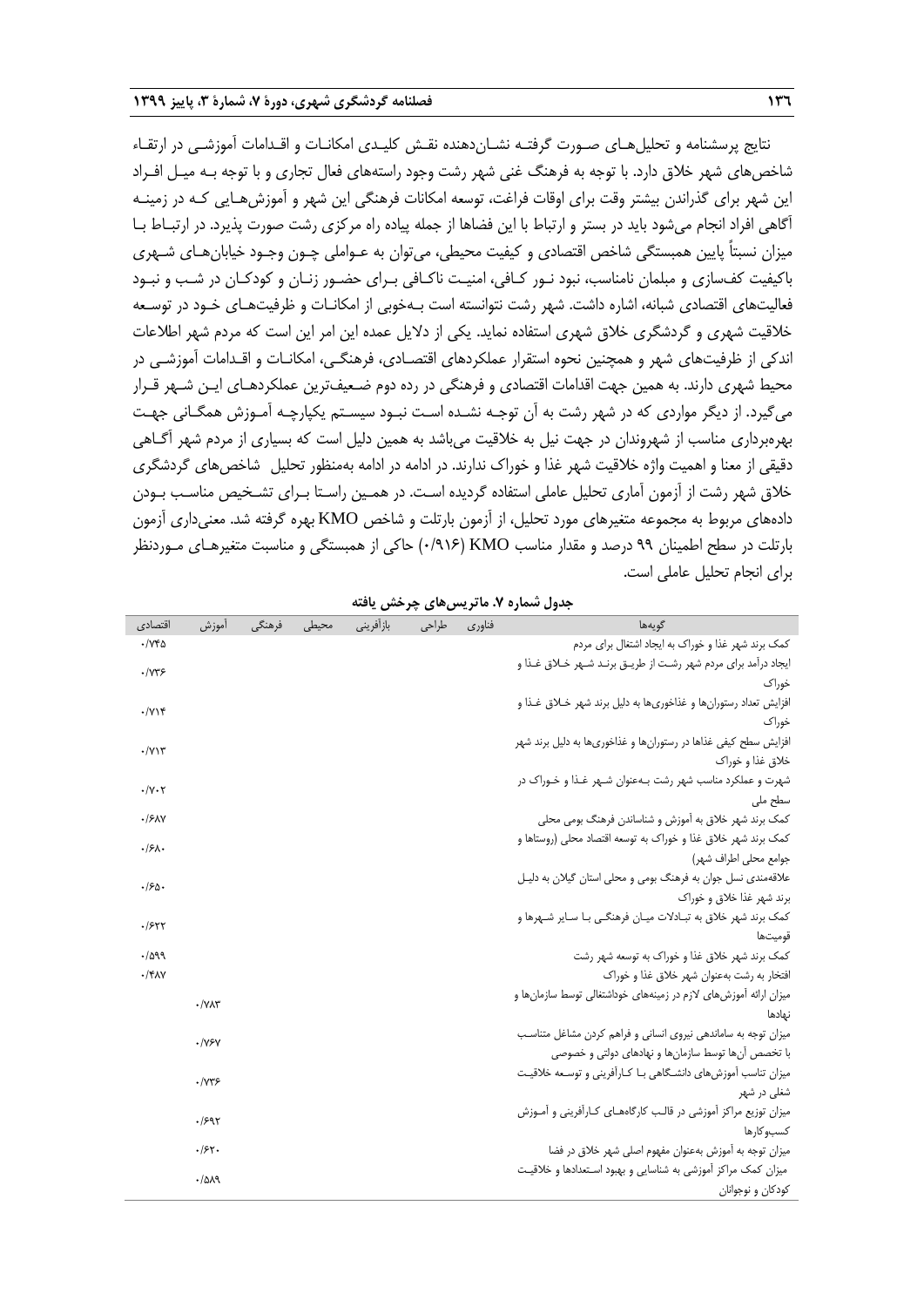# **ساالریپور و همکاران / تبیین راهبردهای توسعه گردشگری خالق در شهر رشت ... 137**

| میزان رضایت از خدماتدهی و گسترش مراکز آموزش عالی                   |              |                                        |                       |                           |                                 | $\cdot$ /54 $\gamma$ |  |
|--------------------------------------------------------------------|--------------|----------------------------------------|-----------------------|---------------------------|---------------------------------|----------------------|--|
| میزان ظرفیتسازی در ارتباط با گسترش جامعه اطلاعاتی و ارتبـاطی در    |              |                                        |                       |                           |                                 |                      |  |
| شهر                                                                |              |                                        |                       |                           |                                 | $.$ /۴۶۷             |  |
| میزان توجه به گسترش مکانهای فرهنگی و هنری در شهر                   |              |                                        |                       |                           |                                 | ۰/۴۶۶                |  |
| میزان توجه به استقرار کاربریهای جاذب برای تمـام گروههـای سـنی و    |              |                                        |                       |                           |                                 | $\cdot$ /۴۴۸         |  |
| جنسی                                                               |              |                                        |                       |                           |                                 |                      |  |
| میزان تأثیر رویدادها و جشنوارههای برگزارشده بـر حسـن شـهرت شـهر    |              |                                        |                       |                           | $\cdot/\gamma$ $\circ$ .        |                      |  |
| رشت در میان شهرهای کشور                                            |              |                                        |                       |                           |                                 |                      |  |
| میزان تأثیر رویدادها و جشنوارههایی برگزارشده بر سرزندگی و نشاط     |              |                                        |                       |                           | $\cdot$ / $\vee$ $\cdot$ $\vee$ |                      |  |
| اجتماعى                                                            |              |                                        |                       |                           |                                 |                      |  |
| میزان کمک رویدادها و جشنوارهها بـه ارتقـا سـطح فرهنگـی و هنـری     |              |                                        |                       |                           | ۹۵-۱۶                           |                      |  |
| شهروندان                                                           |              |                                        |                       |                           |                                 |                      |  |
| میزان کمک رویدادها و جشنوارهها به جذب گردشگر بیشتر                 |              |                                        |                       |                           | $\cdot$ /۶۸۱                    |                      |  |
| ميزان تنوع موضوعى جشنوارهها                                        |              |                                        |                       |                           | ۶۶۴.                            |                      |  |
| میزان تأثیر رویدادها و جشنوارهها بر ترویج فضای مشــارکت و همکــاری |              |                                        |                       |                           | .7577                           |                      |  |
| ميان شهروندان                                                      |              |                                        |                       |                           |                                 |                      |  |
| میزان سنخیت رویدادها و جشنوارهها با هویت بـومی و تــاریخی اسـتان   |              |                                        |                       |                           | ۰/۶۲۸                           |                      |  |
| گيلان                                                              |              |                                        |                       |                           |                                 |                      |  |
| میزان کمک رویدادها و جشنوارهها به تـرویج برنـد شـهر خـلاق غـذا و   |              |                                        |                       |                           | .19.4                           |                      |  |
| خوراک                                                              |              |                                        |                       |                           |                                 |                      |  |
| میزان برگزاری جشنوارهها به شکلی نوآورانه و متفاوت                  |              |                                        |                       |                           | .7079                           |                      |  |
| میزان رعایت فضا، امکانات، محیط مطابق با نیاز مردم در صورت          |              |                                        |                       |                           | $\cdot$ /۴۷۸                    |                      |  |
| برگزاری رویداد فرهنگی                                              |              |                                        |                       |                           |                                 |                      |  |
| میزان شرکت در رویدادها و جشنوارهها                                 |              |                                        |                       |                           | $\cdot$ /۴۳۴                    |                      |  |
| میزان احساس امنیت حاصل از نورپردازی محیط در شب                     |              |                                        |                       | .75                       |                                 |                      |  |
| میزان دسترسی پیاده به فضاهای اطراف میدان شهرداری                   |              |                                        |                       | .7009                     |                                 |                      |  |
| میزان تعبیه فضاهای متنوعی برای تجمع و گردهمایی شهروندان            |              |                                        |                       | $\cdot/\Delta\Delta\cdot$ |                                 |                      |  |
| وجود فضاى كافى براى تعامل اجتماعى افراد                            |              |                                        |                       | $\cdot/\Delta$ ١٧         |                                 |                      |  |
| میزان توجه بـه علائـم و نشـانههای هدایتکننـده جهـت دسترسـی         |              |                                        |                       | $\cdot$ /۵۱۳              |                                 |                      |  |
| مطلوبتر به مقصدها در اطراف میدان                                   |              |                                        |                       |                           |                                 |                      |  |
| میزان توجه به ایجاد بازشوهای متعدد رو به فضاهای عمومی و باارزش     |              |                                        |                       | $\cdot$ /۴۸۱              |                                 |                      |  |
| میزان تنوع دسترسی به وسایل حملونقل در نزدیکی میدان                 |              |                                        |                       | $\cdot$ /۴۴۹              |                                 |                      |  |
| میزان در دسترس بودن مراکز اطلاعرسانی و راهنمایی                    |              |                                        |                       | $\cdot$ /۴۱۹              |                                 |                      |  |
| میزان توجه به رعایت فواصل زمانی و مکانی بین کاربریهای جذاب         |              |                                        |                       | $\cdot$ /٣۴٧              |                                 |                      |  |
| میزان افتخار به میدان شهرداری پس از اجرای پروژه بازآفرینی          |              |                                        | $\cdot/\lambda\tau$   |                           |                                 |                      |  |
| میزان بازتاب ارزش ها و اصول فرهنگ بومی شهر رشت و استان گـبلان      |              |                                        | $\cdot$ / $\gamma$ ۹۳ |                           |                                 |                      |  |
| در پروژه بازآفرینی میدان شهرداری                                   |              |                                        |                       |                           |                                 |                      |  |
| میزان کمک پروژه بازآفرینی به میدان شهرداری برای تبدیل شدن به نماد  |              |                                        | $\cdot$ /YYF          |                           |                                 |                      |  |
| اصلی شهر رشت                                                       |              |                                        |                       |                           |                                 |                      |  |
| میزان رضایت از پروژه میدان شهرداری                                 |              |                                        | ۰/۶۸۸                 |                           |                                 |                      |  |
| میزان رضایت از عملکرد مدیریت شهری در انجام و بهرهبرداری از پروژه   |              |                                        | ٠/۶٨۵                 |                           |                                 |                      |  |
| باز آفريني                                                         |              |                                        |                       |                           |                                 |                      |  |
| میزان جذابیت بافتهای تاریخی و فضای میدان شهرداری                   |              | $\cdot$ / $\vee$ $\uparrow$ $\uparrow$ |                       |                           |                                 |                      |  |
| میزان تنوع جاذبههای تاریخی و توریستی در میدان شهرداری              |              | .75                                    |                       |                           |                                 |                      |  |
| میزان تنوع طرحهای ساختمانی در اطراف میدان شهرداری                  |              | .785                                   |                       |                           |                                 |                      |  |
| میزان سرزندگی و پویایی فضای میدان شهرداری                          |              | $\cdot$ /۴۷۳                           |                       |                           |                                 |                      |  |
| میزان سازگاری کاربریهای اراضی شهری در کیدان شهرداری                |              | $\cdot$ /۴۴۱                           |                       |                           |                                 |                      |  |
| میزان رضایت از کیفیت محیطی میدان شهرداری رشت ازلحاظ مطلوبیت        |              |                                        |                       |                           |                                 |                      |  |
| سنگ فرش، محل استقرار پارکینگ های عمومی، وجود جدارههای فعـال        |              | $\cdot$ /۴۲۲                           |                       |                           |                                 |                      |  |
| اعم از مغازهها و…                                                  |              |                                        |                       |                           |                                 |                      |  |
| میزان ارائه فعالیتهای خدماتی و رفاهی در عصر و شب                   |              | $\cdot/\tau\Lambda$ .                  |                       |                           |                                 |                      |  |
| میزان تأثیر فناوریهای جدید بر آگاهی و افزایش دانش و بهبود کیفیت    |              |                                        |                       |                           |                                 |                      |  |
| زندگی شهروندان                                                     | $\cdot$ /071 |                                        |                       |                           |                                 |                      |  |
| میزان تناسب میدان شهرداری برای برگزاری رویدادهای شهری              | $\cdot$ /۴۴۷ |                                        |                       |                           |                                 |                      |  |
|                                                                    |              |                                        |                       |                           |                                 |                      |  |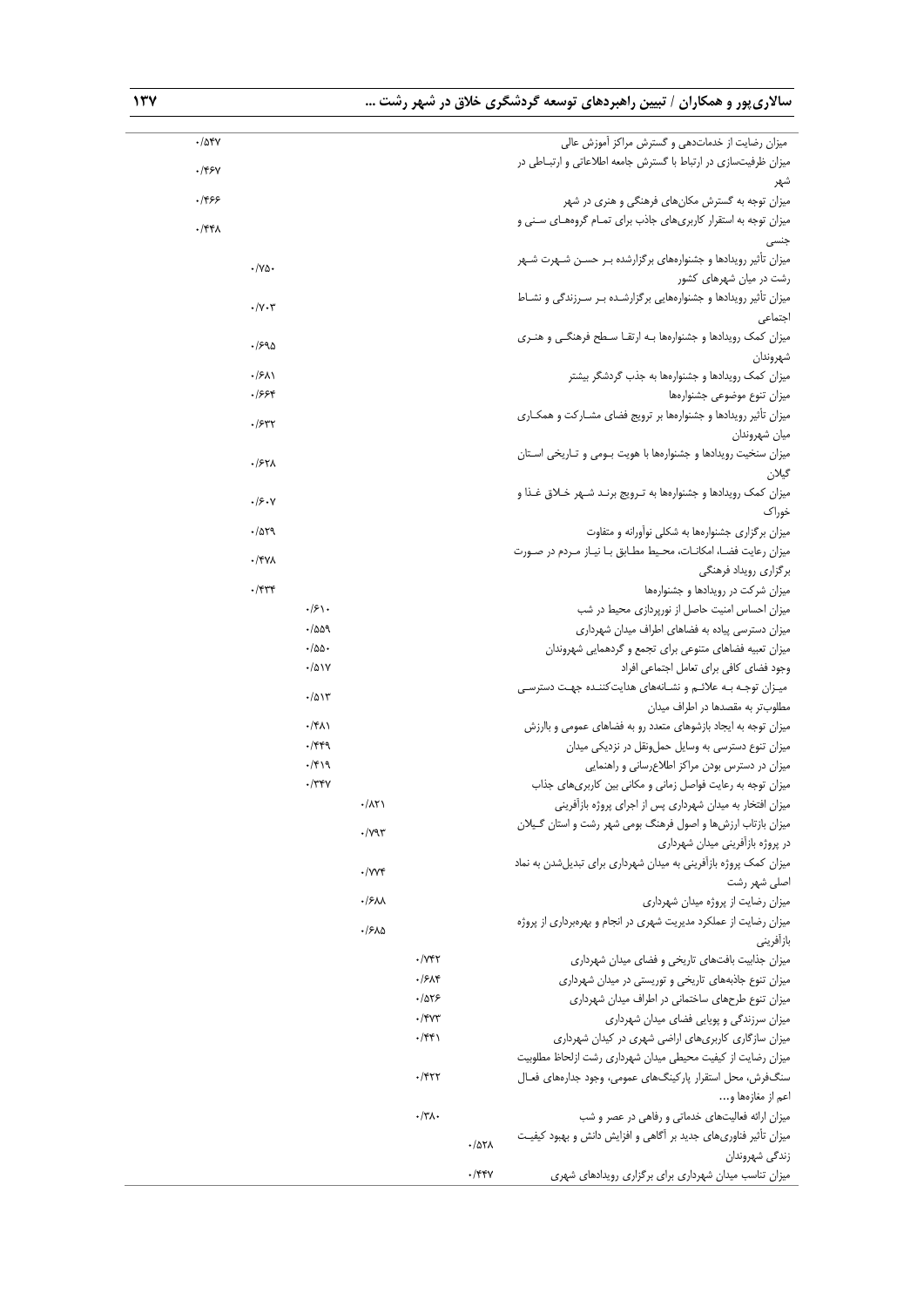همانطور که مشاهده میشود در عامل اول یعنی اقتصادی 11 گویه بارگذاری شده است که میتوانـد 10/67 درصـد واریانس را توجیه نماید. مهمترین گویه در این عامل کمک برند شهر غذا و خوراك به ایجاد اشتغال برای مردم اسـت. در عامل دوم با نام آموزشی نیز 10 گویه قرار دارد که درمجموع میتواند 10/36 درصد واریانس را توجیـه نمایـد. در عامـل فرهنگی بهعنوان عامل سوم، 11 گویه با میزان توجیه واریانس 10/05 قرار دارند. عامل محیطی نیز 9 گویـه دار در خـود جایداده است که میتواند 6/65 درصد واریانس را توجیه نماید. در عامل بازآفرینی 5 گویه با میزان توجیه واریانس 5/81 درصد قرار دارد. در عامل طراحی نیز 7 گویه قرار دارد که میتواند 5/2 درصد واریانس را توجیه نماید. هفتمین عامل نیـز فناوری میباشد که دارای دو گویه بوده و میتواند 2/97 درصد واریانس را توجیه نماید.

## **ارائه راهبردها در مدل استراتژیک SOAR**

در این پژوهش از گروههای ذینفع برای آشکار شـدن مشـکالت شـهر رشـت استفادهشـده اسـت. سـپس بـا اسـتفاده از شاخصها و زیر شاخصهای استخراجشده از پرسشنامهها نقاط قوت را مورد ارزیابی قرار داده تـا ایـن نقـاط قـوت را بـه فرصت و این فرصتها را به نتایج تبدیل نمایم و سرانجام به ارائه راهبردهای خالقیـت شـهری میپـردازیم. در جـداول )جداول 9 و 10( نقاط قوت و فرصتها و همچنین آرمانها مشخصشدهاند. آرمانها شبیه به چشـمانداز در یـک برنامـه راهبردی میباشند اما در جهت نیل به آرمانها دیگر محدودیت زمانی وجود ندارد و معموالً طرحهایی میانمدتی هسـتند که در طی برنامه ریزی استراتژیک باید به آنها دستیافت. نتایج نیز همان برنامه اقدام میباشند که بایـد در مـدتزمان کم 1 تا 2 سال به آنها رسید. درنهایت شهر رشت با توجه به نقاط قوت و فرصتی که دارد میتواند به یک برنـد جهـانی در زمینه خلاقیت دست یابد. از عمده دلایلی که در شهر رشت باعث شده است که خلاقیت بهعنوان مفهـومی غریـب در میان مردم جای بگیرد این است که مراکز اطالعرسانی و آموزش همگانی در این شهر وجود ندارد و یا تبلیغـات گسـترده وجود ندارد و بستر مناسبی برای فعالیت NGO ها در این شهر وجود ندارد.

| فرصتها (opportunities)                                                  | نقاط قوت (Strengths)                                      |
|-------------------------------------------------------------------------|-----------------------------------------------------------|
| ۱ امکان ایجاد جشنوارههای سالانه غذاهای بومی و محلی                      | ۱ وجود مراکز رفاهی و خدماتی (رستورانها و غذاخوریها)       |
| ۲ برگزاری همایش ها و نمایشگاههای بینالمللی با مشارکت شهروندان جهت       | ۲ سرزندگی محیطی                                           |
| شناسایی سنتها <i>ی</i> بومی                                             | ۳ وجود پیاده راه شهری رشت                                 |
| ۳ افزایش کاربریهای فعال به هنگام شب                                     | ۴ تنوع غذا و خوراک                                        |
| ۴ افزایش مکان های خدماتی و اقامتی رفاهی جهت ساخت هتلها برای گسترش       | ۵ تنوع فرهنگی در برگزاری جشنوارهها                        |
| صنعت توريسم                                                             | ۶ وجود بازارهاي محلي فعال                                 |
| ۵ زمینه ایجاد اشتغالزایی و ایجاد حس تعلق در محیط شهری                   | ۷ وجود جاذبههای تاریخی، فرهنگی و مذهبی                    |
| ۶ امکان ایجاد مکان های دائمی برای دستفروشان جهت ایجاد درآمد پایدار برای | ۸ برخورداری از ایمنی باوجود نورپردازی مناسب فضاهای شهری   |
| شهرداری رشت                                                             | ۹ وجود فعالیتهای روزانه برای رفع نیاز شهروندان و گردشگران |
| ۷ امکان ایجاد شبکه خلاق شهری و پیوند خواهرخواندگی با دیگر شهرهای جهان   |                                                           |

**جدول شماره .8 نقاط قوت و فرصتهای استخراجشده**

|  |  |  |  |  |  |  | جدول شماره۹ . أرمانها و نتايج استنباط شده از تحقيق |  |
|--|--|--|--|--|--|--|----------------------------------------------------|--|
|--|--|--|--|--|--|--|----------------------------------------------------|--|

| أرمان ها (Aspirations)                                         | نتايج (Results)                                                        |
|----------------------------------------------------------------|------------------------------------------------------------------------|
| ۱ شهر رشت شهري با جمعيت فعال و كارأفرين                        | ۱ افزایش و ایجاد مراکز اطلاعرسانی در پیاده راه شهرداری رشت و اطراف     |
| ۲ معرفی استعدادهای برتر به سطح دنیا توسط مراکز پیشرفته شهر رشت | سبزەميدان                                                              |
| ۳ شهر رشت شهری با جشنوارههای گوناگون غذایی در سطح ملی          | ٢ كاهش نرخ بيكارى و افزايش اشتغالزايي                                  |
| ۴ مطرحشدن شهر رشت بهعنوان مركز غذا و خوراك ايران               | ۳ افزایش جشنواره غذا و خوراک از تعداد ۱ به ۴ عدد به ازای هر فصل        |
| ۵ شهر رشت یکی از مقاصد مهم گردشگری                             | ۴ افزایش مراکز آموزشی مستعد در سطح بین لمللی و شناساندن آن به مردم شهر |
| ۶ وجود مراکز آموزشی شهر رشت برای توسعه و صادرات فرهنگ بومی     | ۵ افزایش سرانه فضای سبز شهر رشت از ۲/۵ به ۹                            |
|                                                                | ۶ ایجاد حمل ونقل شهری رایگان در فصول جشنوارههای غذایی                  |
| ۷ گسترش حملونقل عمومی و حملونقل مبتنی بر پیاده محوری و         | ۷ افزایش نورپردازی جهت ایجاد امنیت در شهر                              |
| دوچرخەسوار <i>ى</i>                                            | ۸ گسترش جشنهای بومی هنگام برگزاری جشنوارههای غذایی                     |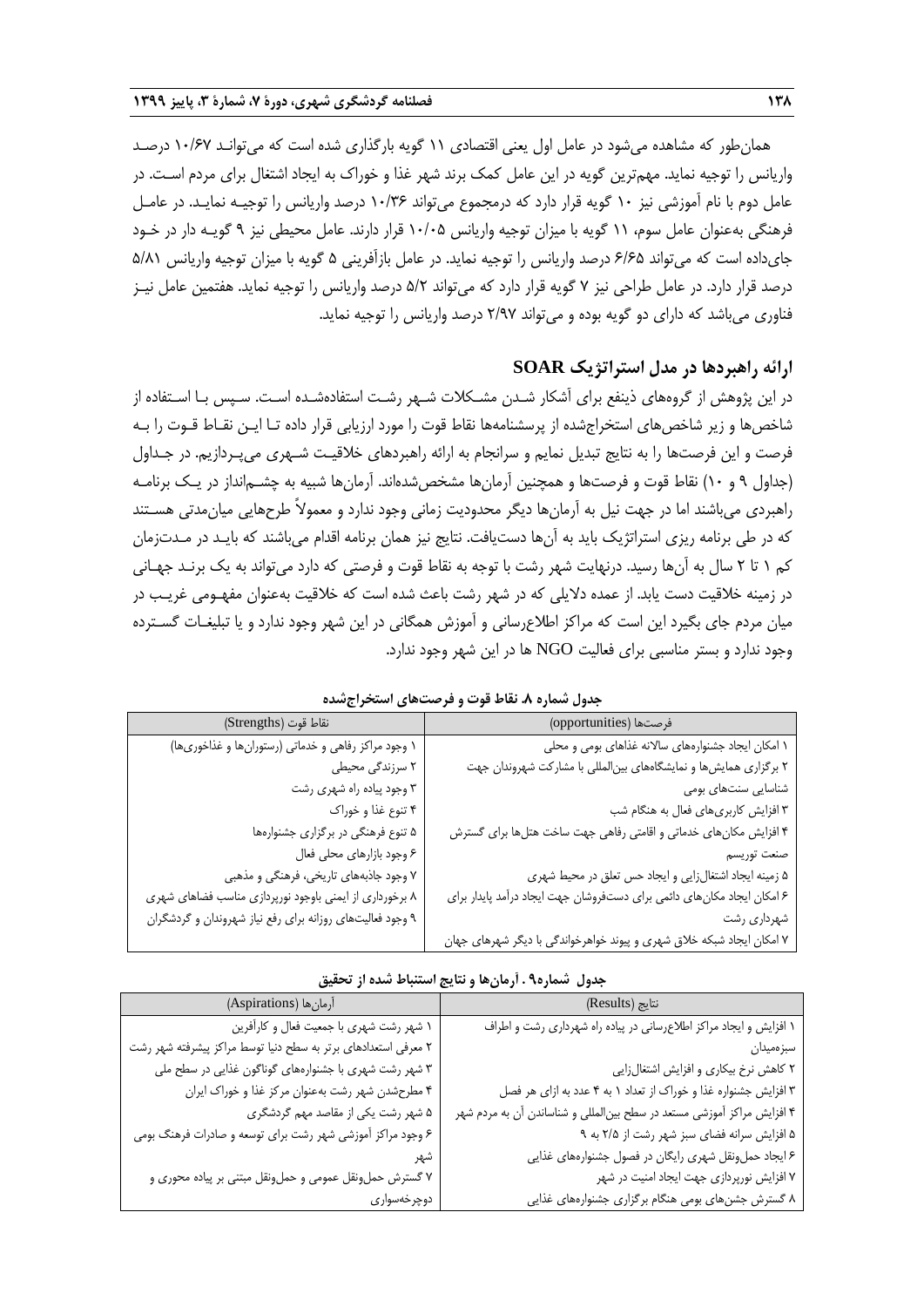| ۸ توسعه زمینه سرمایهگذاری برای سرمایهگذاران خارجی و داخلی      | ۹ آموزش غذاهای بومی شهر به گردشگران داخلی و خارجی |
|----------------------------------------------------------------|---------------------------------------------------|
| ۹ تنوع کاربریهای فعال برای ایجاد درامد پایدار برای شهرداری شهر | ۱۰ افزایش استفاده از زنان و گروههای آسیبپذیر      |
| ر شت                                                           | ١١ حمايت از توسعه تحقيق در ارتباط با غذا و خوراك  |
|                                                                | ١٢ ايجاد نمايشكاه غذاهاى بومى و محلى              |
|                                                                | ۱۳ گسترش موزه صنایعدستی استان                     |

با توجه به تحلیلهای صورت گرفته از پرسشنامههای جمعآوریشده از میان مردم و مصاحبههای صورت گرفته و بـا توجه به وجود فرصتهای بسیار زیادی که این شهر دارا است، استنباط میشود که ارتباط بسیار عمیقی میان فرصـتها و آرمانهای شهر رشت با نتایج پرسشنامه برقرار است. به این شکل که مدیریت شهری شهر رشت باید به ایجـاد امکانـات جمعی جهت آموزش افراد، ایجاد مکانهای خالق شهری، بهبود کیفیت و بستر و زمینه مناسب جهت انجام فعالیتهـای اقتصادی و فرهنگی، استفاده از نیروی زنان و گروههای کمتوان در برگزاری رویدادهای شهری همت گمارد.

# **نتیجهگیری**

شهر رشت بهعنوان شهر خالق جهانی که در یونسکو از آن بهعنوان شهر خالق غذا و خـوراك یـاد میشـود از پتانسـیل توسعه برخوردار میباشد. باوجود بررسیهای انجامشده در ایـن پـژوهش و بـا اسـتفاده از مـدل برنامـه ریـزی راهبـردی SOAR و با توجه به یافتههای پژوهش شاهد کمبودهای فراوانی در زمینههای آموزشـی، کیفیـت محیطـی، رویـدادهای فرهنگی و اقتصادی هستیم. بنابراین راهبردهایی که در پژوهش به آن دستیافته شد، گسـترش مراکـز آمـوزش جمعـی برای آموزش غذاهای سنتی و بومی شهر رشت به افراد میباشد. از دیگر راهبردها شناسـایی افـراد مسـتعد شـهر جهـت استفاده از توانهای بالقوه آنها برای توسعه و ایجاد حس جشنوارههای غذایی در بین مردمان میباشـد. بـر طبـق نتـایج آزمونها، متغیر اقتصادی بهترین وضعیت را در بین سایر متغیرها دارا میباشد. پسازاین متغیر به ترتیب کیفیت محیطـی، فرهنگی و درنهایت امکانات و اقدامات آموزشی قرار دارند. در بین گویه های موردبررسـی نیـز 71 درصـد از مـردم شـهر رشت، بیش|زحد متوسط (۳) به اینکه رشت شهر خلاق خوراک میباشد، افتخار مینمایند. این موضوع میتوانـد بـهعنوان زمینهای برای آموزش به مردم در جهت بهرهمندی بیشتر از مزایای شهر خالق بخصوص در زمینه اقتصادی شد. چراکـه 58 درصد از مردم تأثیر برند شهر خالق خوراك در کمک به اشتغال و درآمـد مـردم را کمتـر از حـد متوسـ دانسـتهاند. بنابراین باید راههای جدید اشتغالزایی در راستای شهر خالق خوراك به مردم آموزش داده شود. در این زمینه میتـوان از ظرفیت برگزاری رویدادها و جشنوارهها برای ارتقای سطح فرهنگی مردم استفاده نمود. در حال حاضـر 60 درصـد مـردم اعتقاد دارند که این رویدادها کمتر از حد متوسط به ارتقای فرهنگی مـردم کمـک میiمایـد. بنـابراین بایـد سـعی گـردد خالقیت، نوآوری و تنوع در این رویدادها بیشتر شود. در حال حاضر 81 درصد مردم اعتقاد دارند که ایـن جشـنواره دارای نوآوری کمی میباشند. همچنین میزان توزیع مراکز آموزشی در قالب کارگاههای کارآفرینی و آموزش کسبوکارها بهزعم 84 درصد از مردم دارای وضعیت نامناسـبی میباشـد و 88 درصـد مـردم توجـه سـازمانها و نهادهـا را در زمینـه ارائـه آموزش های لازم برای خوداشتغالی را کمتر از حد متوسط ارزیابی نمودهاند. تمامی این موارد نشان می دهد که نیـاز مـردم برای آموزش بخصوص در زمینه اقتصادی بسیار باال میباشد و باید از این فرصت استفاده نمود. تحلیل صورت گرفتـه در ماتریس همبستگی اسپیرمن نشان میدهد که موضوع کیفیـت محیطـی از مهمتـرین شـاخص در ارزیـابی شـهر رشـت میباشد و چنانچه زمینه مناسب اعم از دسترسی به معابر باکیفیت باال، وجود پیاده راههـای فعـال، کـف سـازی مناسـب فضای شهری، نورپردازی مناسب، توجه به عناصر کالبدی و بصری، بهرهگیری از مواهب طبیعی، استفاده از تک بناهـای با ارزش فرهنگی و غیره فراهم شود میتواند به اعتالی فرهنگ غنی این شهر کمک نماید.

از راهبردهای موردتوجه و استنباط شده ایجاد جشنوارههای غذایی در طول فصـول مختلـف میباشـد کـه ایـن امـر میتواند برای توسعه گردشگری و شناساندن غذاهای بومی این شهر به گردشگران داخلی و خارجی مفید باشـد. آمـوزش غذاهای سنتی این شهر به گردشگران از دیگر راهبردهای رسیده در این پژوهش میباشد. زیرا در دنیای مـدرن امـروزی گردشگران صرفاً به دنبال تفریح نمیباشند؛ نیاز اساسی آنها اکتساب فرهنگ بومی شهرها و کشورها و اشاعه و گسترش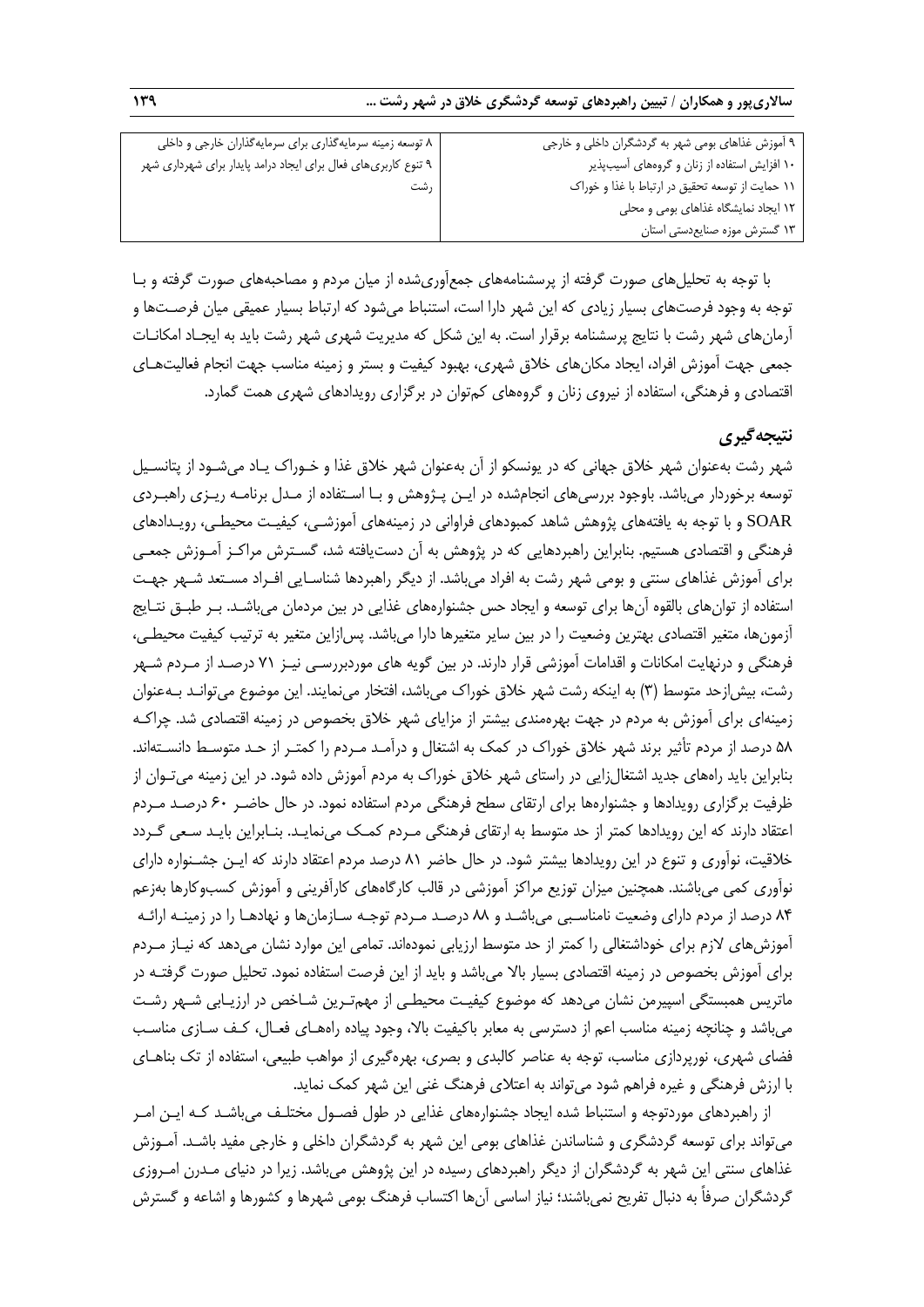آن در کشور خودشان میباشد. با توجه به پژوهش صورت گرفته و نتایج حاصل از تحلیل در جهت نیل به اهداف پژوهش نیاز اساسی به ایجاد مکانهای با ارزش و با هویت آموزشـی احسـاس میشـود. ایجـاد مراکـز راهنمـا در سـطح شـهر و برگزاری دورههای مهارتآموزی از دیگر راهبردهایی میباشد که شاهد فقدان آنها بودهایم. با توجـه ظرفیتهـای شـهر رشت در زمینه شهر خالق خوراك و زمینههای مناسب فرهنگی در بین مردم شهر رشت، میتوان بـه ارائـه آموزشهـای الزم بهعنوان یکی از الزامات توسعه پایدار، عالوه بر زمینهسازی برای بهرهمندی مردم از برند شهر خالق خوراك، توسعه گردشگری را با افزایش کیفیت خدمات و محصوالت انتظار داشت.

# **تقدیر و تشکر**

بنا به اظهار نویسنده مسئول، این مقاله حامی مالی نداشته است.

# **منابع**

- 1( اسدی، احمد و سامی، ابراهیم )1397( ارزیابی میزان تطابق شهر قاین با شاخصهای شهر خالق، فصـلنامه علمـی پژوهشـی نگرش نو در جغرافیای انسانی، سال ۱۰، شماره ۴، صص. ۲۶-۱۳.
- 2( ایراندوست، کیومرث و غالمی زارچی، مصطفی )1394( ارتقای فرصت حضور و مشارکت مردم با استفاده از معرفی گونـههای فضای عمومی شهر خالق، نشریه معماری و شهرسازی هنرهای زیبا، دوره ،20 شماره ،2 صص. .47-58
	- 3( بابایی همتی، روشن و موسوی، نرجس )1393( گردشگری خالق، چاپ اول، گیالن: انتشارات جوانان موفق.
- 4( بذرافشان، جواد و بامری، علی )1397( بررسی و تحلیل وضعیت گردشگری خالق در شـهر زاهـدان، فصـلنامه برنامـه ریـزی منطقهای، پاییز ۱۳۹۷، سال ۸، شماره ۳۱، صص. ۱۸۰–۱۶۷.
- ۵) پوراحمد، احمد؛ حمیدی، اکبر؛ فرهادی، ابراهیم؛ حسین پور، مهدی (۱۳۹۵) ارزیابی چالشها و فرصتهای ایجاد شـهر خـلاق در مناطق آزاد تجاری (مطالعه موردی، منطقه آزاد تجاری ارس)، مطالعات برنامه ریـزی و سـکونتگاههای انسـانی، سـال ١١، شماره ۳۷، صص. ۱۸–۱.
- 6( آبادی، جعفر؛ اصغری، محمد؛ سلطانی، اکبر؛ محمدی، سیده مؤمنه )1392( سری آمار: همبستگی و رگرسیون، مجله دیابت و لیپید ایران، دوره ۱۲، شماره ۶، صص. ۵۰۶–۴۷۹.
- 7( خراسانی، محمدامین؛ حیدری، قاسم )1398( مدیریت راهبردی توسعه گردشگری تفرجی شهرستان شهریار با اتکـا بـه مـدل PESTEL، نشریه گردشگری شهری، دوره ۶، شماره ۴، صص. ۹۴-۷۳.
	- 8( رفیعیان، محسن )1389( درآمدی بر مناطق و شهرهای خالق، مجله شهرداریها، سال ،11 شماره ،100 صص. .6-12
- ۹) سرور، رحیم؛ اکبری، مجید؛ امانی، مریم؛ طالشی انبوهی، مرضیه (۱۳۹۵) تحلیل کارایی محلات شهری ازلحاظ شـاخصهای شهر خلاق، جغرافیا (فصلنامه انجمن جغرافیای ایران)، سال ۱۴، شماره ۴۸، صص. ۳۵۱–۳۲۲.
- 10( شاطریان، محسن؛ حیدری سورشجانی، رسول؛ ورفی نژاد، ژیال )1396( اثرات توان گردشـگری در گسـترش زیرسـاختها و ایجاد شهر خلاق، جغرافیا (فصلنامه انجمن جغرافیای ایران)، سال ۱۵، شماره ۵۲، صص. ۲۱۶–۲۰۱.
- ١١) شاطریان، محسن؛ حیدری سورشجانی؛ رسول؛ ورفی نژاد، ژیلا (١٣٩٨) مدلسازی تأثیرات گردشـگری شـهری بـر کیفیـت زندگی و شهر خالق در شهر کرمانشاه، فصلنامه آمایش جغرافیایی فضا، سال ،9 شماره ،33 صص. 51-60
- 12( شبانی، امیرحسین؛ ایزدی، محمد سعید )1395( رویکرد نوین به بازآفرینی شهر خـالق، نقـش جهـان مطالعـات نظـری و فناوری های نوین معماری و شهرسازی، سال ۱۴، شماره ۲، صص. ۶۳-۵۴.
- 13( شمسی، خضر؛ کرکه آبادی، زینب؛ کامیابی، سعید )1397( مروری بر مفهوم شهر خالق با تأکید بر سنجش وضـعیت خـالق شهری، فصلنامه مطالعات برنامهریزی سکونتگاههای انسانی، دوره ۱۳، شماره ۲، صص. ۴۴۱–۴۲۵.
- ۱۴) شهابیان، پویان و رهگذر، عرفانه (۱۳۹۱) پیوند محیط خلاق با شهر، نشریه منظر، تابستان ۱۳۹۱، دوره ۴، شماره ۱۹، صـص.  $V'' - SV$
- 15( صحراییان، زهرا و موحد، علی )1396( تحلیل و شناسـایی پهنـههای زمینهسـاز توسـعه خـالق بافـت فرسـوده بـا تأکیـد بـر گردشگری، آمایش جغرافیایی فضا، سال ۷، شماره ۲۶، صص.۴۷-۳۱.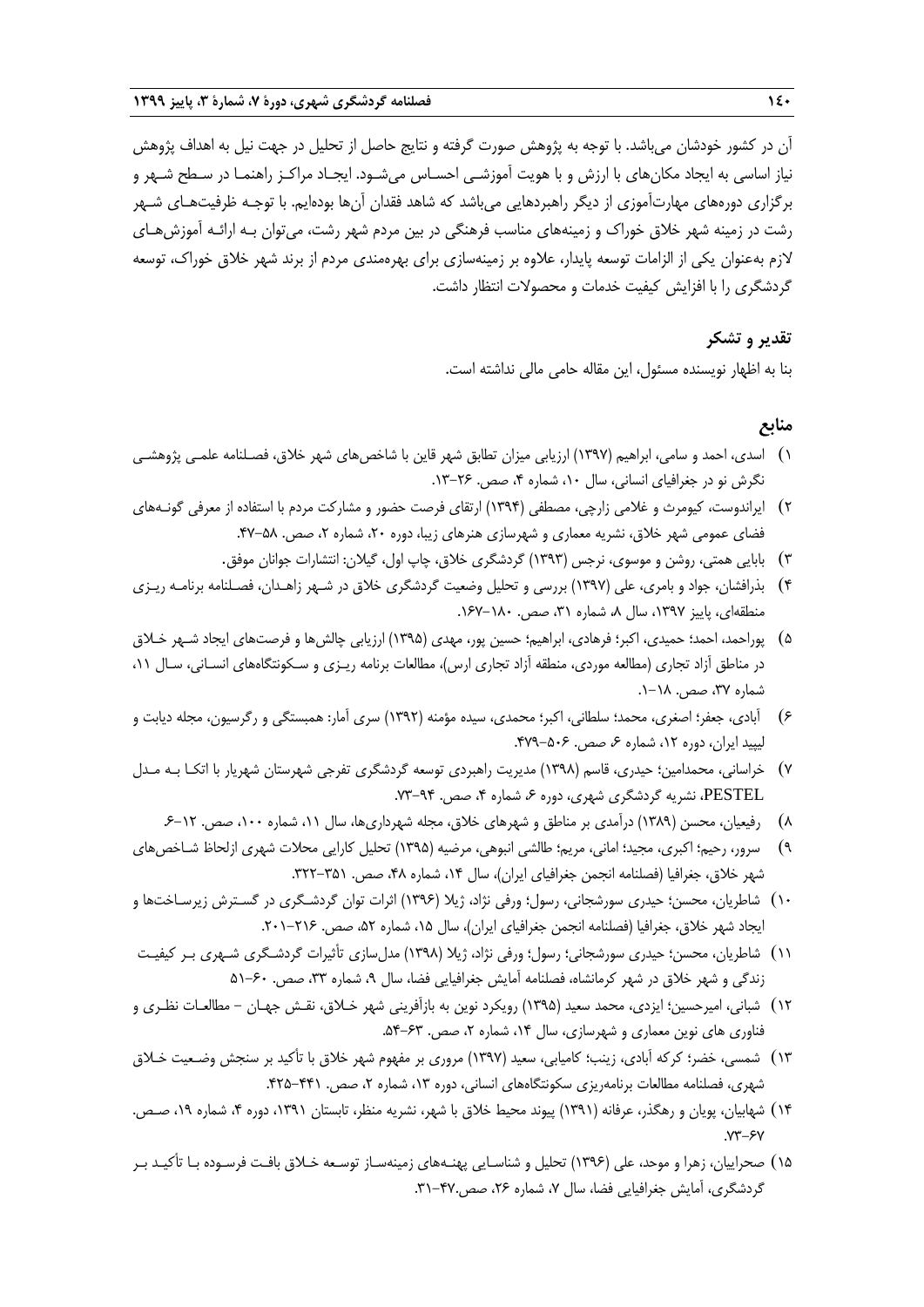- ۱۶) ضرابی، اصغر؛ موسوی، میرنجف؛ باقری کشکولی، علی (۱۳۹۳) بررسی میزان تحققپذیری شهر خلاق (مقایسه تطبیقی بـین شاخصهای توسعه پایدار شهری و معیارهای ایجاد شهر خالق، نمونه موردمطالعه: شهرهای اسـتان یـزد(، جغرافیـا و توسـعه فضای شهری، سال ،1 شماره ،1 صص. .1-17
- 17( عزت پناه، بختیار )1399( تبیین نیروهای پیشران مؤثر بر آینده توسعه صنعت گردشگری در شهرهای مرزی )مطالعه مـوردی: شهر بانه)، نشریه گردشگری شهری، دوره ۷، شماره ۱، صص. ۸۷-۶۹
- ۱۸) فتوحی مهربانی، باقر؛ کلانتری، محسن؛ رجایی، سید عباس (۱۳۹۵) شهر خلاق و شاخصهای شهر خـلاق ایرانـی، جغرافیـا )فصلنامه انجمن جغرافیای ایران(، سال ،14 شماره ،51 صص. .101-118
- 19( قربانی، رسول؛ حسینآبادی، سعید؛ طورانی، علی )1392( شهرهای خالق، رویکردی فرهنگی در توسعه شهری، فصلنامه مطالعات جغرافیایی مناطق خشک، سال ،3 شماره ،11 صص. .1-18
- ۲۰) کلانتری، بهرنگ؛ یاری قلی، وحید؛ رحمتی، اکبر (۱۳۹۱) فضای جمعی و شهر خلاق، مجله منظر، دوره ۴، شماره ۱۹، صص. .79-74
- 21) Adams, Rob. (2005) What Make a Creative City? Journal of Australians Planner, Vol.42, No.1, pp. 20-21.
- 22) Cela, Ariana. & Knowles-Lankford, Jill. & Lankford, Sam. (2007) Local Food Festivals in Northeast Iowa Communities: A Visitor and Economic Impact Study, Managing Leisure, Vol.12, No.2-3, pp. 171-186.
- 23) Comunian, Roberta. & Taylor, Calvin. & Smith, David N. (2014) The role of universities in the regional creative economies of the UK: hidden protagonists and the challenge of knowledge transfer, European planning studies, Vol.22, No. 12, pp. 2456-2476.
- 24) Cudny, Waldemar. (2016) Festivalisation of Urban Spaces: Factors, Processes and Effects, Publisher Springer.
- 25) Del Barrio, Maria Jose. & Devesa, Maria. & Herrero, Luis Cesar. (2012) Evaluating Intangible Cultural Heritage: The Case of Cultural Festivals, City, Culture and Society, Vol.3, No.4, pp.235- 244.
- 26) Della Lucia, Maria. & Trunfio, Mariapina. & Go, Frank M. (2017) Heritage and urban regeneration: Towards creative tourism, Publisher Springer Cham.
- 27) Duxbury, Nancy, & Richards, Greg. (2019) A Research Agenda for Creative Tourism, Publisher Edward Elgar.
- 28) Filiz Kara bag, Solmaz. & Cihan Yavuz, Mehmet. & Berggren, Christian. (2010) The Impact of Festivals on City Promotion: A Comparative Study of Turkish and Swedish Festivals, Original Scientific Paper, Vol.59, No.4, pp.447-464.
- 29) Florida, Richard. & Mellander, Charlotta. & King, Karen. (2015) The Global Creativity Index 2015, Publisher Martin Prosperity Institute.
- 30) Gospodini, Aspa. (2001) Urban Design, Urban Space Morphology, Urban Tourism: An Emerging New Paradigm concerning Their Relationship, European Planning Studies, Vol.9, No.7, pp. 925- 934.
- 31) Grodach, Carl. (2012) Before and after the creative city: The politics of urban cultural policy in Austin, Texas, Journal of Urban Affairs, Vol.34, No.1, pp.81-97.
- 32) Hartley, John. & Potts, Jason. & MacDonald, Trent. (2012) The CCI Creative City Index 2012, Cultural Science Journal, Vol.5, No.1, pp. 138-145.
- 33) Hollows, Joanne. & Jones, Steve. & Taylor, Ben. & Dowthwaite, Kimberley. (2014) Making sense of urban food festivals: Cultural regeneration, disorder and hospitable cities, Journal of Policy Research in Tourism, Leisure and Events, Vol.6, No.1, pp.1-14.
- 34) Johansson, Marjana. & Kociatkiewicz, Jerzy. (2011) City Festival: Creativity and Control in Staged Urban Experiences, European Urban and Regional Studies, Vol.18, No.4, pp.392-405.
- 35) Kowalczyk, Andrzej. & Derek, Marta. (2020) Gastronomy and Urban Space: Changes and Challenges in Geographical Perspective, edition1, Publisher Springer Nature Spain.
- 36) Law, Rob. (2005) eTourism: Information Technology for Strategic Tourism Management by Dimitrios Buhalis, Journal of Hospitality &Tourism Research, Vol.20, No.1, pp. 134-136.
- 37) Lewis, Nathaniel M. & Donald, Betsy. (2010) A New Rubric for 'Creative City' Potential in Canada's Smaller Cities. Urban Studies, Vol.47, No.1, pp. 29-54.
- 38) Lyck, Lise. & Long, Phil. & Grige, Allan. Xenius. (2012). Tourism, Festivals and Cultural Events in Times of Crisis, edition1, Publisher Frederiksberg Bogtrykkeri Denmark.
- 39) Marques, Lenia & Borba, Carla. (2017) Co-Creating the City: Digital Technology and Creative Tourism, Tourism Management Perspectives, Vol.24, No.10, pp. 86-93.